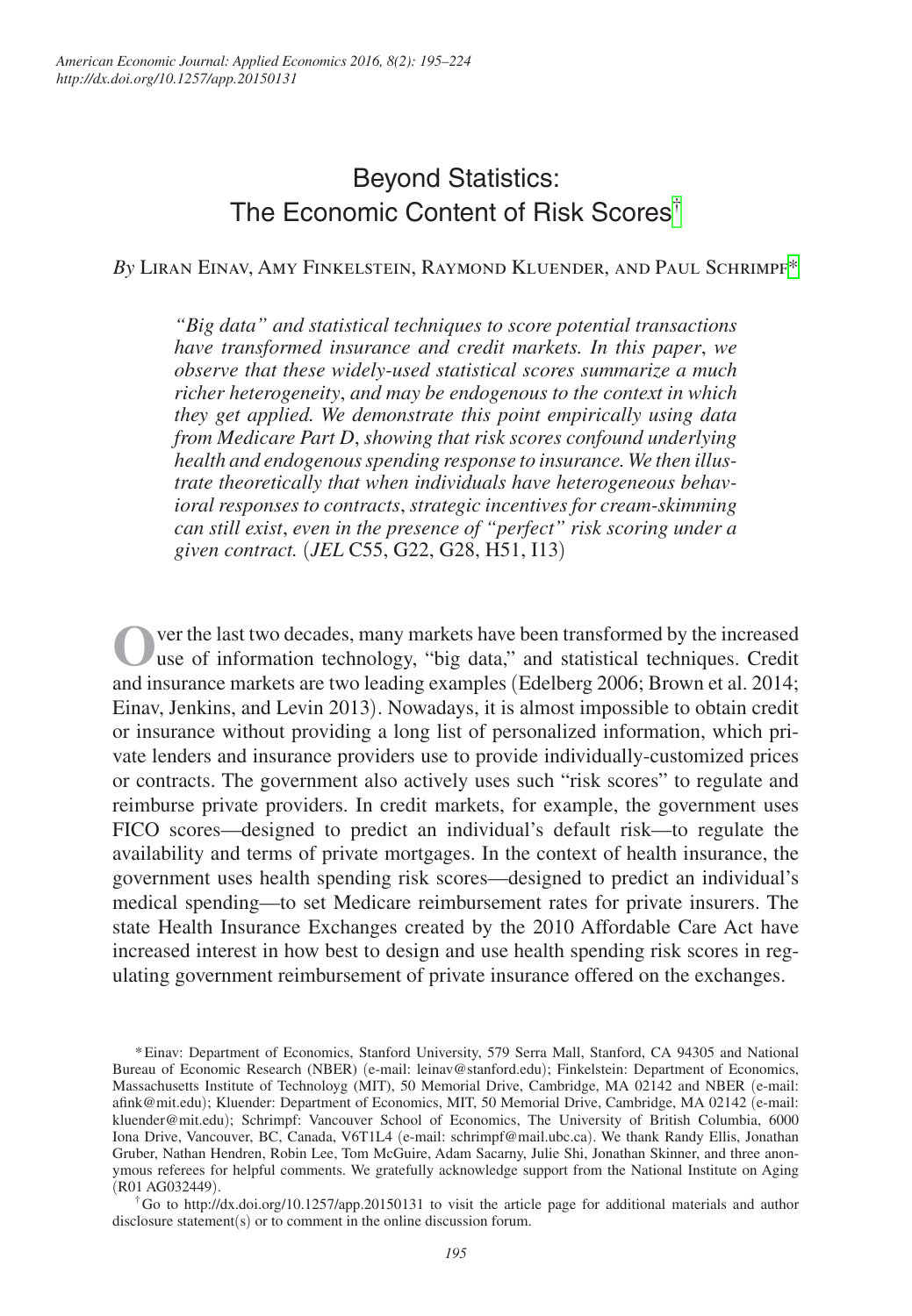These types of scoring algorithms predominantly rely on widely available predictive modeling techniques, which are commonly used in statistics and computer science. Typically one begins with a large individual-level dataset that contains a key outcome one is trying to predict (such as medical spending or default on a loan) and a long and rich list of potential regressors; the creators of the algorithm then deploy state-of-the-art predictive models to select regressors and obtain the "best" predictive model.

Our paper is motivated by the observation that the outcomes that risk scores are designed to predict, such as loan default or medical spending, are, naturally, economic as well as statistical objects. While these outcomes may depend on certain individual characteristics that are invariant to the contract an individual chooses, they may also be affected by individual behavior. This behavior may well be endogenous to the context. Crucially, the behavioral response to the context may itself be heterogeneous across individuals.

The unidimensional risk score, however, is not designed to distinguish differences across individuals in their contract-invariant individual characteristics from differences in their behavioral response to another contract. Therefore, public reimbursement based on existing risk scores can give private providers incentives to cream-skim customers whose behavior under the contract is likely to make them lower cost than the risk score would predict. This suggests that risk scoring should be treated as a partially economic, rather than purely statistical, object, with properties that may need to be customized to a particular context and objective.

While this point is quite general, we develop and illustrate it in the particular context of the health spending risk scores that Medicare assigns to Medicare beneficiaries. These risk scores predict Medicare spending in traditional fee for service Medicare as a function of the beneficiaries' demographics and medical diagnoses in the previous year. They are used, among other things, to set reimbursement rates to private providers of different Medicare Part D prescription drug insurance plans, and to private providers of Medicare Advantage (MA) plans, privately run managed care plans that nowadays enroll almost a third of Medicare beneficiaries.

Risk scoring is a natural way for the government to try to prevent—or at least reduce—cherry picking of low cost individuals by private firms (Newhouse 1996). By adjusting reimbursement based on observable individual characteristics that correlate with the individual's cost to the private firm, the government can try to reduce these cream-skimming incentives. The key point of departure of this paper is to consider the possibility that an individual's cost to the provider partly reflects the individual's behavioral response to the provider's contract, and that this behavioral response may differ across individuals—just as the standard, statistical, cost-related characteristics of the individual may differ—but will not be captured by current risk scoring practices.

We illustrate these points empirically in the specific context of the Medicare Part D prescription drug program. The introduction of prescription drug coverage in 2006, which constituted the largest expansion of benefits in Medicare's half-century of existence, accounts for about 11 percent of total Medicare spending (Kaiser Family Foundation 2014, 2015). Medicare Part D enrollees can choose among different prescription drug plans offered by private insurers. Medicare reimburses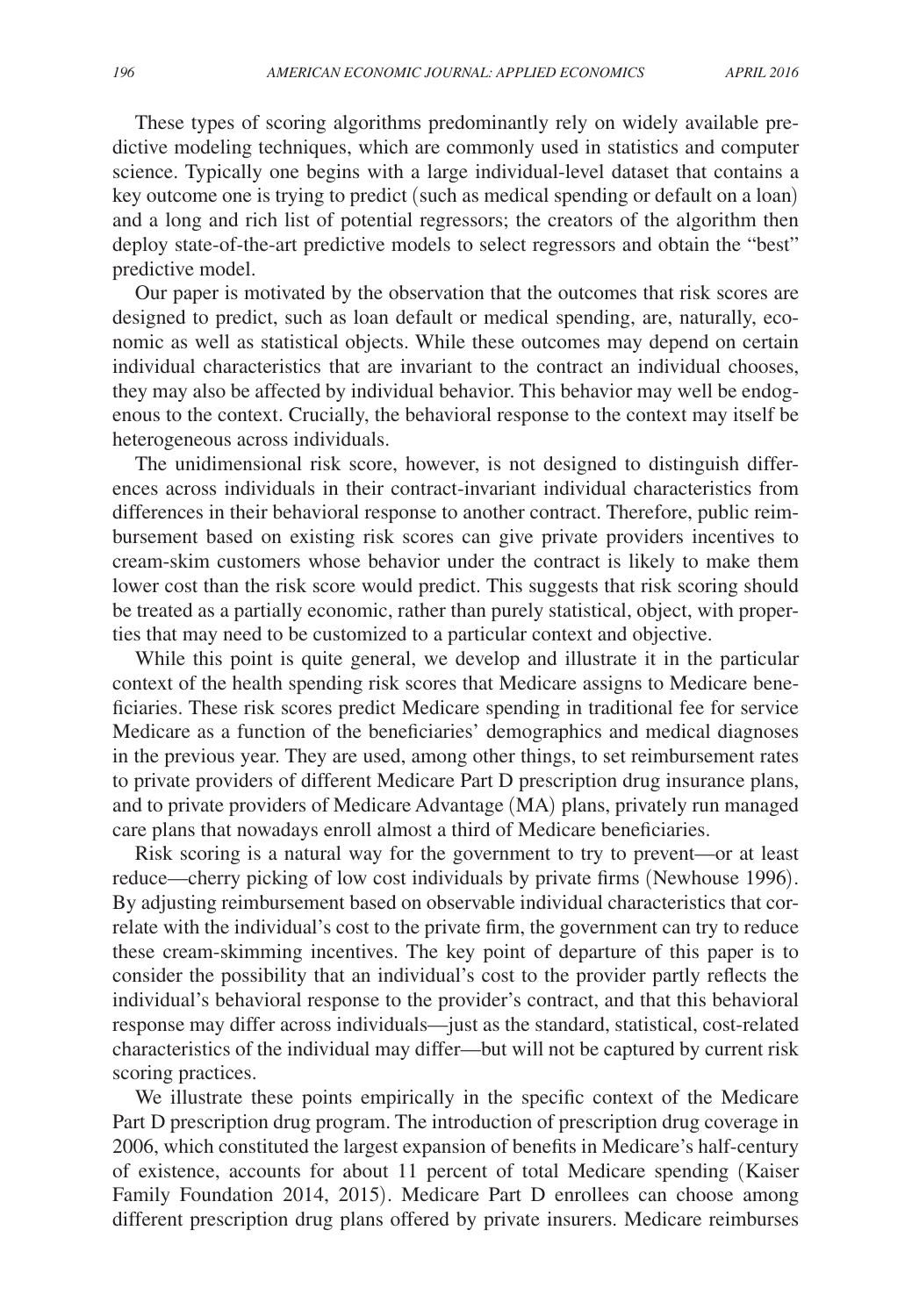private plans as a function of the "Part D risk scores" for their enrollees; these predict a beneficiary's prescription drug spending as a function of demographics and prior medical diagnoses.

We describe the data and the empirical strategy in Section I. Our research design exploits the famous "donut hole," or "gap," in Part D coverage, within which insurance becomes discontinuously much less generous at the margin. We previously used this research design, together with detailed microdata on prescription drug claims of Medicare Part D beneficiaries from 2007 to 2009, to help identify the behavioral response of drug utilization to cost sharing (Einav, Finkelstein, and Schrimpf 2015). Here, in Section II, we use the same machinery to provide graphical evidence on two distinct, new results which are the focus of the current paper.

First, we show that two dimensions of heterogeneity are present and visible in the data. Unremarkably, we document heterogeneity in health; there are clear and expected relationships between annual drug spending and various individual characteristics, such as age or the presence of specific chronic conditions. More interestingly, we also document heterogeneity in the individual's utilization response to the contract. Specifically, we find that those who reduce their drug spending on the margin in response to the kink in the budget set created by the donut hole are more likely to be male, younger, and healthier, presumably reflecting their greater flexibility to forego drug purchases when the price increases.

Our second key empirical finding is that current risk scores do not capture this second dimension of heterogeneity. Risk scores increase smoothly with annual spending, but without exhibiting any noticeable pattern around the kink. This illustrates that the current risk scores do not capture differences across individuals in their behavioral response to consumer cost sharing. This is by design; the creation of risk scores is currently treated as a statistical exercise, designed to generate the best predictor of an individual's costs under the observed environment, rather than an economic model of what their costs might be under an alternative contract.

In Section III we consider theoretically some of the potential implications of these empirical findings. In particular, we show that when individuals are heterogeneous not only in their underlying health but also in their utilization response to a health insurance contract, risk scores that are "perfect" in the statistical sense of capturing all residual heterogeneity under a given contract can still create cream-skimming incentives for private providers. We stop short of the more ambitious undertaking of estimating an equilibrium model of supply and demand for different health insurance contracts that would allow us to provide an empirical assessment of the implications of observed and alternative risk scoring for equilibrium cream-skimming. This is a natural direction for further work.

Our paper contributes to a large literature on risk adjustment in health insurance markets, which was reviewed in Van de Ven and Ellis (2000) and Ellis (2008). Much of this literature has focused on predictive (statistical) modeling. A recent focus has been on the fact that risk adjustment relies on diagnoses recorded in clinical and administrative records, which may reflect differences in diagnostic and treatment practices across insurers and providers, in addition to underlying health (Song et al. 2010). There has also been attention to the incentives for cream-skimming and "gaming" that such risk scores provide. However, the focus of the existing analysis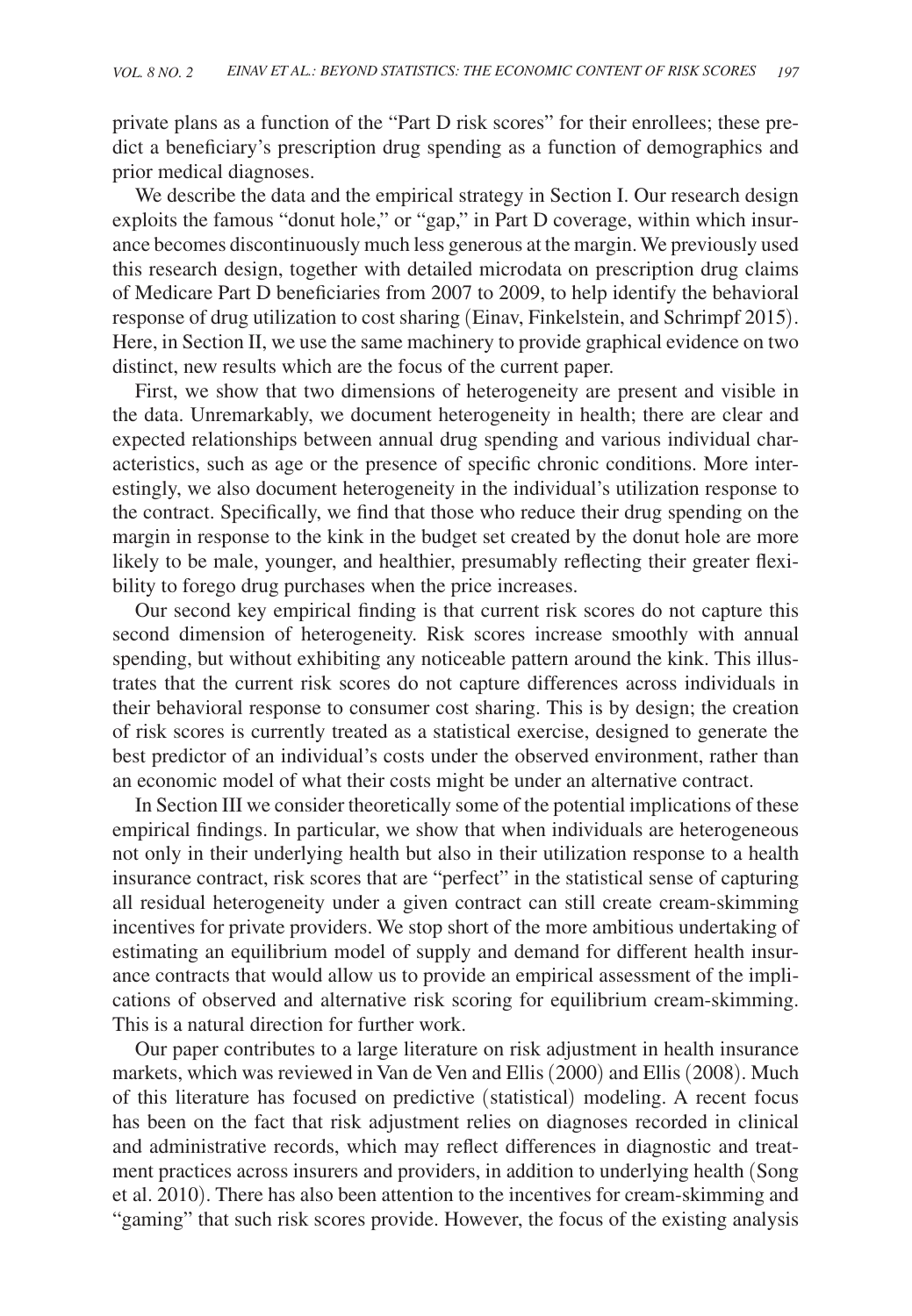of cream-skimming is that in the presence of *imperfect* prediction of individual risk, private insurers have an incentive to try to attract ("cream skim") individuals who, given their predicted risk, have (imperfectly priced) characteristics that (in expectation) generate lower realized risk.<sup>1</sup> Glazer and McGuire (2000) provide the classic theoretical framework for this type of strategic cream-skimming; they show that in the presence of imperfect risk adjustment, the relationship between reimbursement and predicted risk should be amplified in order to minimize cream-skimming incentives. Empirically, two recent papers—Brown et al. (2014) and Newhouse et al. (2012)—use a similar framework to examine providers' strategic response to imperfect risk scoring in the context of Medicare Advantage.

The key distinction between the current paper and this existing risk-adjustment literature is that the latter is focused on the problem of imperfect risk adjustment in an environment with unidimensional heterogeneity. In this setting, a "perfect" (in a statistical sense) risk prediction model would eliminate cream-skimming incentives, and the market would operate like any traditional product market. Although the assumption of imperfect risk adjustment is a natural one, the cream skimming incentives considered by the existing literature could, at least in principle, be eliminated with rich enough data and sophisticated enough statistical modeling, thus obviating the need for economic models. In contrast, our focus is on a different challenge in using risk scores, a challenge that cannot—even in principle—be solved with rich enough data and perfect scoring. Our key observation is that the outcome the risk score attempts to predict is partially determined by individuals' behavioral choices, and these may vary with the contract. Therefore, even perfect prediction of the outcome under a given contract ("perfect" risk adjustment in the sense of the prior literature) would not suffice, and an economic model of behavior is needed to think about optimal reimbursement policy when coverage contracts differ.

Our paper also relates to a large "moral hazard" literature in health economics on the impact of insurance contracts on medical care use in general, and more specifically to a smaller "moral hazard" literature in the context of Medicare Part D (Duggan and Scott Morton 2010; Einav, Finkelstein, and Schrimpf 2015). In contrast to most of this literature, which has focused on average behavioral responses, our focus here is on the potential individual heterogeneity in the behavioral response and its implications (in this case, for risk scoring). In this sense, our paper relates to previous work analyzing the role of heterogeneity in the behavioral response in contributing to adverse selection in an employer-provided health insurance setting (Einav et al. 2013, Shepard 2015).

#### **I. Data and Empirical Strategy**

The central premise behind our analysis of risk scoring is that an individual's medical spending is determined by both underlying health and economic choices, *both of which* are potentially heterogeneous across individuals. We demonstrate

<span id="page-3-0"></span><sup>&</sup>lt;sup>1</sup>In addition, another branch of the literature notes that insurers also have an incentive to "upcode" the individual components that enter into the risk-adjustment formula to increase a given individual's reimbursement (Dafny 2005, Geruso and Layton 2014).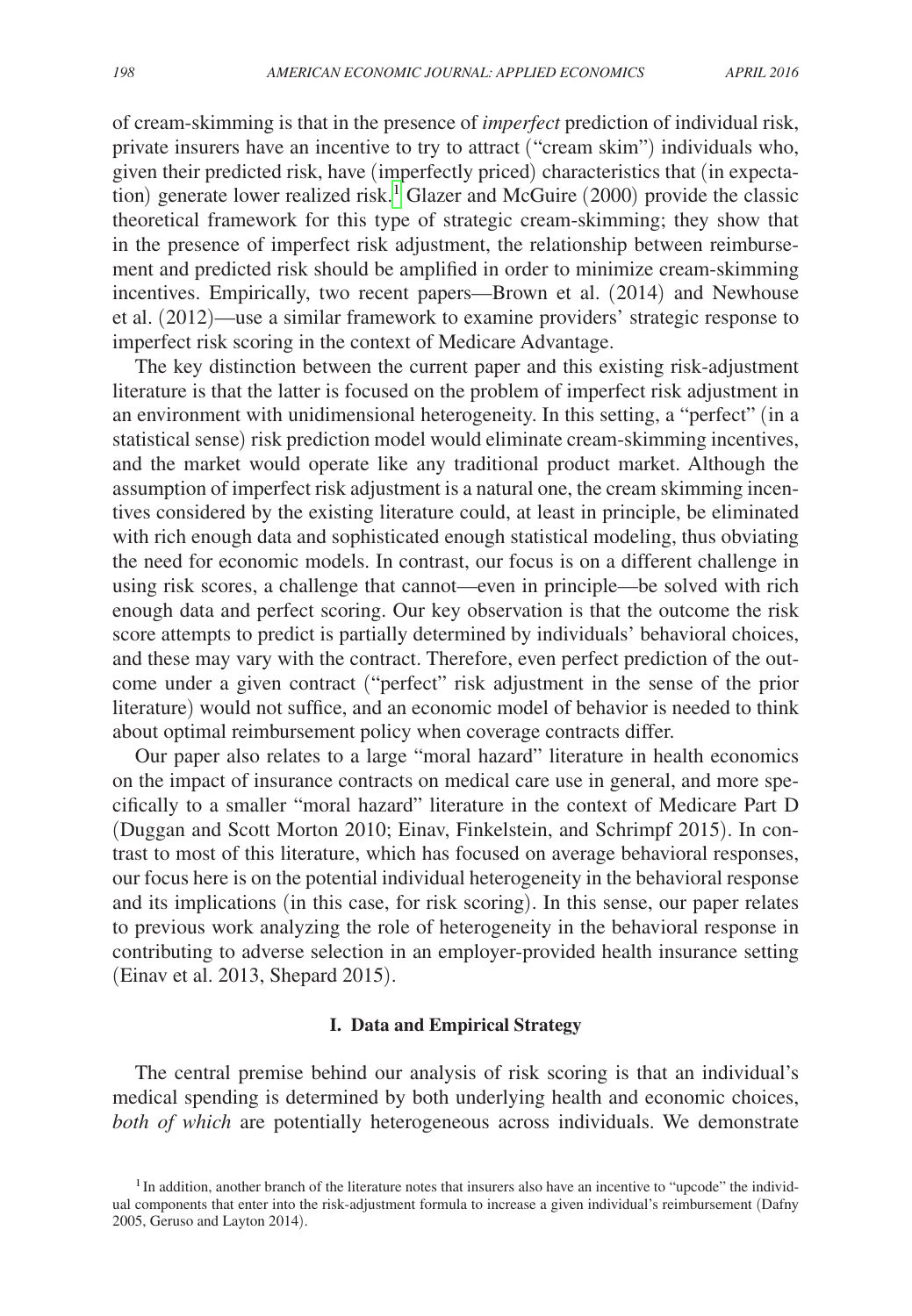this simply and visually, using data from Medicare Part D, the prescription drug coverage component of Medicare that was added in 2006. As of November 2012, 32 million people (about 60 percent of Medicare beneficiaries) were enrolled in Part D, with expenditures projected to be \$60 billion in 2013, or about 11 percent of total Medicare spending (Kaiser Family Foundation 2014, 2015). Unlike Medicare Parts A and B for hospital and doctor coverage, which provide a uniform public insurance package for all enrollees (except those who select into the managed care option, Medicare Advantage), private insurance companies offer various Medicare Part D contracts, and are reimbursed by Medicare as a function of their enrollees' risk scores.

While the exact features of the plans offered vary, they are all based around a standard design, shown in [Figure 1.](#page-5-0) The discontinuous increase in the out-of-pocket price individuals face when they cross into the "donut hole" (or "gap"; see Figure 1) provides the research design that enables us to detect the responsiveness of individuals to the out-of-pocket price. As discussed in more detail in our earlier work (Einav, Finkelstein, and Schrimpf 2015), standard price theory suggests that individuals' annual spending will "bunch" around the convex kink in the budget set created by the gap. Importantly, the extent of bunching should be greater and more noticeable for individuals who are associated with greater price sensitivity.

#### A. *Data*

We use data on a 20 percent random sample of all Medicare Part D beneficiaries over the years 2007–2009. The data include basic demographic information (such as age and gender) and detailed information on the cost sharing characteristics of each beneficiary's prescription drug plan. We also observe detailed, claim-level information on our beneficiaries' Medicare utilization from 2006–2010. This includes both prescription drug purchases (covered under Medicare Part D), as well as inpatient, emergency room, and outpatient (non-emergency) use (covered under Medicare Parts A and B). Finally, we observe mortality through 2010.

We use the same sample that we used in Einav, Finkelstein, and Schrimpf (2015) with the additional restriction that beneficiaries were enrolled in Medicare in the previous year. It excludes various groups of beneficiaries for whom the empirical strategy is not applicable, such as individuals in Medicare Advantage and certain low income individuals for whom the basic benefit design we are studying does not apply. We also limit the analysis to individuals aged 65 and over. See Einav, Finkelstein, and Schrimpf (2015) for a complete discussion and details of the sample.

Our analysis sample consists of 3.7 million beneficiary-years (1.6 million unique beneficiaries) during the years 2007–2009. The average age in our sample is 76, and about two-thirds of the individuals are females. Average annual, per-beneficiary drug spending is just over \$1,900 dollars; on average, approximately \$800 are paid out of pocket. Spending is very right skewed: about 5 percent of beneficiaries have no annual drug spending, median spending is about \$1,400, and the ninetieth percentile is about \$4,000.

As noted, there is variation in the insurance contract design, including the extent of any coverage in the gap. On average, a beneficiary in our sample faces a 60 cent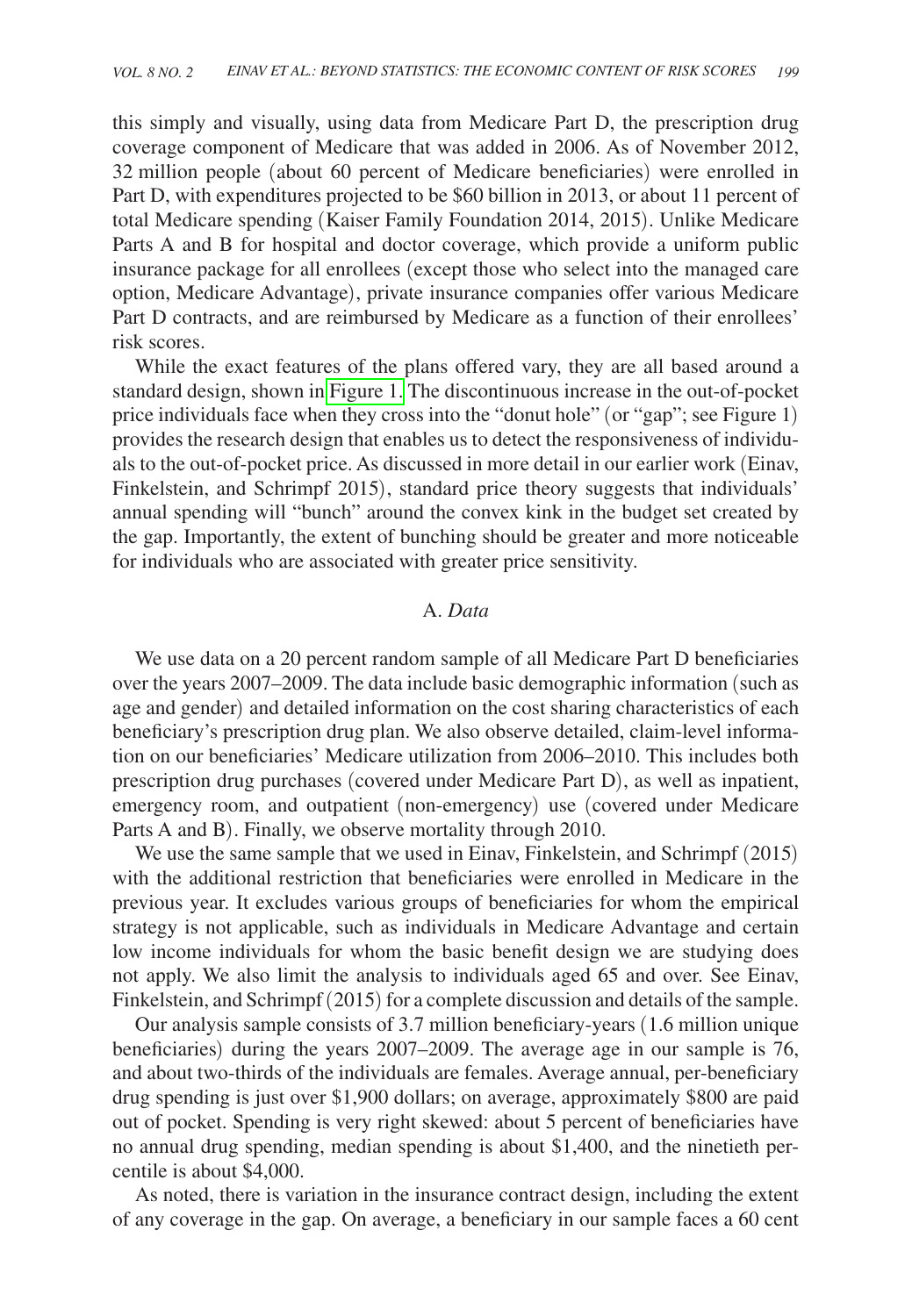<span id="page-5-0"></span>

Figure 1. Medicare Part D Standard Benefit Design (*in* 2008)

*Notes:* The figure shows the standard benefit design in 2008. "Pre-kink coverage" refers to coverage prior to the Initial Coverage Limit (ICL), which is where there is a kink in the budget set and the gap, or donut hole, begins. The level at which catastrophic coverage kicks in is defined in terms of out-of-pocket spending (of \$4,050), which we convert to the total expenditure amount provided in the figure. Once catastrophic coverage kicks in, the actual standard coverage specifies a set of copays (dollar amounts) for particular types of drugs; in the figure we use a 7 percent coinsurance rate, which is the empirical average of these copays in our data.

increase in out-of-pocket spending for every dollar spent, as his annual spending hits the kink. Specifically, we estimate that average out-of-pocket cost sharing in our sample is 34 cents on the dollar below the kink and 93 cents on the dollar in the gap. The exact location of the kink, as a function of total drug spending, also varies across observations in our sample depending on the year, but on average it hits at roughly the seventy-fifth percentile of the drug spending distribution.

We use the Centers of Medicare and Medicaid's Services' (CMS) 2012 RxHCC risk-adjustment model which is designed to predict a beneficiary's prescription drug spending in year *t* as a function of their inpatient and outpatient diagnosis data from year *t* − 1, as well as demographic information (including gender, age, and the original reason for entitlement to Medicare). The model takes more than 14,000 disease (ICD-9) codes and aggregates them into 167 "condition categories." The model imposes a hierarchy on the condition categories in order to group them together into clinically meaningful diagnoses, which predict costs. These final "hierarchical condition categories" (HCCs) are the level of diagnoses used to specify the riskscore model, out of which the model selects those HCCs that are found to be most predictive of drug spending.

The final version of the risk-adjustment model uses an additively separable predictive model, which relies on risk-score coefficients that are associated with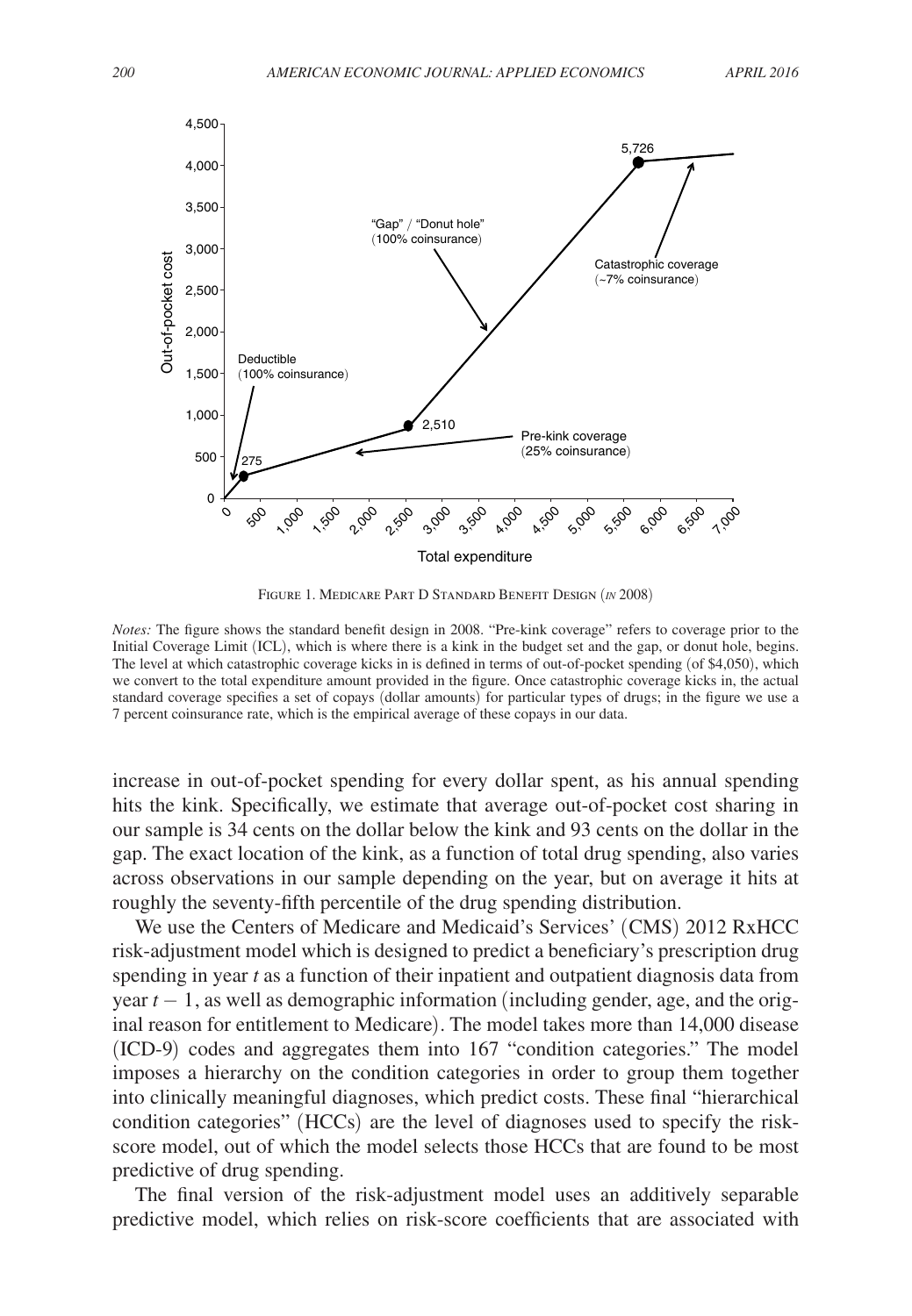78 selected HCCs from year *t* − 1, a gender dummy variable, dummy variables for each five-year age bin, and a dummy variable associated with the original reason for Medicare entitlement. Predicted year-*t* drug spending is then computed by simply adding up all the risk-score coefficients that are associated with those dummy variables that are "turned on" for a given beneficiary. For an individual's first year in Medicare (typically when he turns 65), when diagnosis information from the previous year is not available, a new-enrollee risk score is generated solely on the basis of the demographic information. All predictions are normalized by the prediction for a representative Part D beneficiary, who is assigned a risk score of 1[.2](#page-6-0)

Private insurers submit annual bids to CMS for their projected costs of covering a Medicare Part D beneficiary with a risk score of 1 (excluding catastrophic coverage provided by CMS). CMS calculates the market's average bid and multiplies it by an individual's risk score to determine the direct subsidy paid to the private insurer. A similar methodology is used to reimburse private insurers providing Medicare Advantage coverage. Our sample average Part D risk score is 0.88, indicating that they are 12 percent less expensive to cover than the representative Part D beneficiary.

# B. *Empirical Strategy*

We use simple graphical illustrations of the average characteristics of individuals as a function of total annual drug spending to illustrate the two dimensions of heterogeneity that are our focus: heterogeneity in health and heterogeneity in the behavioral response to the contract. Monotonic patterns of individual average demographic characteristics and diagnoses as a function of total drug spending show the heterogeneity in health that is the focus of current risk scoring. Sharp deviations from these monotonic patterns around the kink in the budget set illustrate heterogeneity in the behavioral response to the contract.

Our strategy for detecting heterogeneity in the behavioral response to the contract builds on our prior work detecting the average behavioral response to the contract from the fact that individuals bunch at the kink. [Figure 2](#page-7-0) replicates this prior bunching analysis from Einav, Finkelstein, and Schrimpf (2015). Because the kink location has changed from year to year (from \$2,400 in 2007, to \$2,510 in 2008, and \$2,700 in 2009), in all our figures we normalize annual spending by the kink location. We plot the distribution of (normalized) annual spending (in \$20 bins) for individuals whose spending is within \$2,000 of the kink (on either side). This constitutes 66 percent of our sample. The presence of significant "excess mass," or "bunching" of annual spending levels around the convex kink in the budget set (that is created by the gap) indicates the presence of a behavioral response to the increased consumer cost sharing at the kink. The response to the kink is apparent: there is a noticeable spike in the distribution of annual spending around the kink. In Einav, Finkelstein, and Schrimpf (2015) we presented this result in greater detail, showing how the location of the spike moves as the kink location changes from year

<span id="page-6-0"></span><sup>&</sup>lt;sup>2</sup>CMS' risk-adjustment models for Medicare Advantage operate in a similar way, except that they are designed to predict overall Medicare spending (not just drug spending), and include variables for Medicaid eligibility and a different selection of HCCs.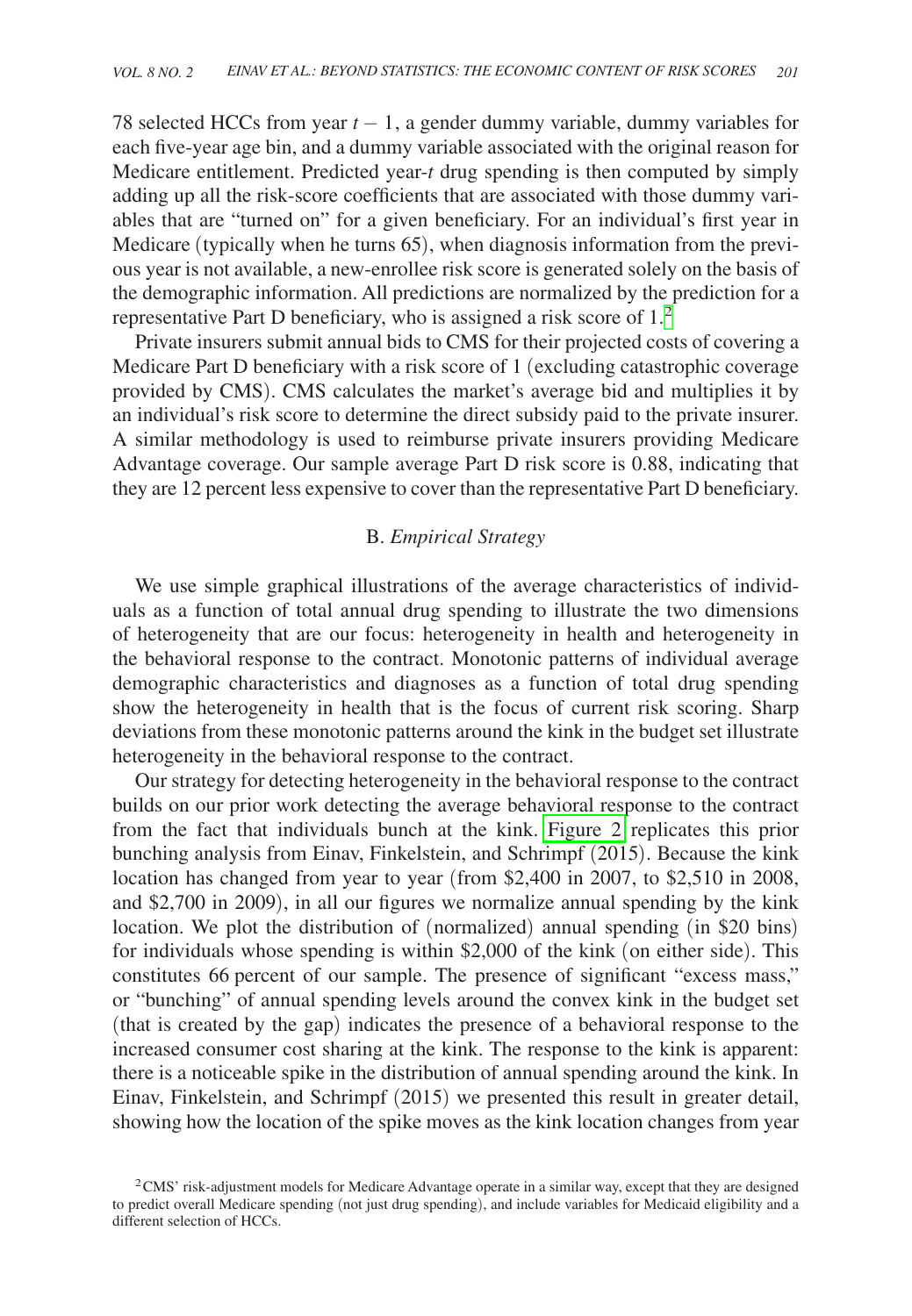<span id="page-7-0"></span>

Figure 2. Bunching of Annual Spending around the Kink

*Notes:* Total annual prescription drug spending on the *x*-axis is reported relative to the (year-specific) location of the kink, which is normalized to zero. The sample uses beneficiary-years in our 2007–2009 baseline sample whose annual spending is within \$2,000 of the (year-specific) kink location. The points in the figure display the distribution of annual spending; each point represents the set of people who spent up to \$50 above the value that is on the *x*-axis, so that the first point represents individuals who spent between  $-$ \$2,000 and  $-$ \$1,950 from the kink, the second point represents individuals between  $−$ \$1,950 and  $−$ \$1,900, and so on. We normalize the frequencies so that they add up to one for the range of annual spending shown. Observations  $= 2,506,305$ .

to year and analyzing the types of drugs that individuals appear to stop purchasing when they slow down their drug utilization and "bunch" at the kink.

In this paper, we focus instead on heterogeneity in the responsiveness across different groups of individuals, interpreting greater bunching around the kink for different populations as reflecting greater demand sensitivity to out-of-pocket price. We identify heterogeneity in this behavioral response by documenting sharp changes in the presence of specific individual characteristics around the kink. An individual characteristic (such as being male or having a particular health condition) that is overrepresented among individuals around the kink indicates that individuals with this characteristic have a greater behavioral response to the kink (and are therefore overrepresented around the kink). Conversely, a characteristic which is underrepresented among individuals whose spending is around the kink suggests that individuals with this characteristic are less responsive to the contract.

#### **II. Results**

### A. *Evidence of Two-Dimensional Heterogeneity*

In [Figure 3](#page-8-0) we present several summary statistics on the beneficiaries by their spending bin. Summary statistics are mostly monotone in annual spending in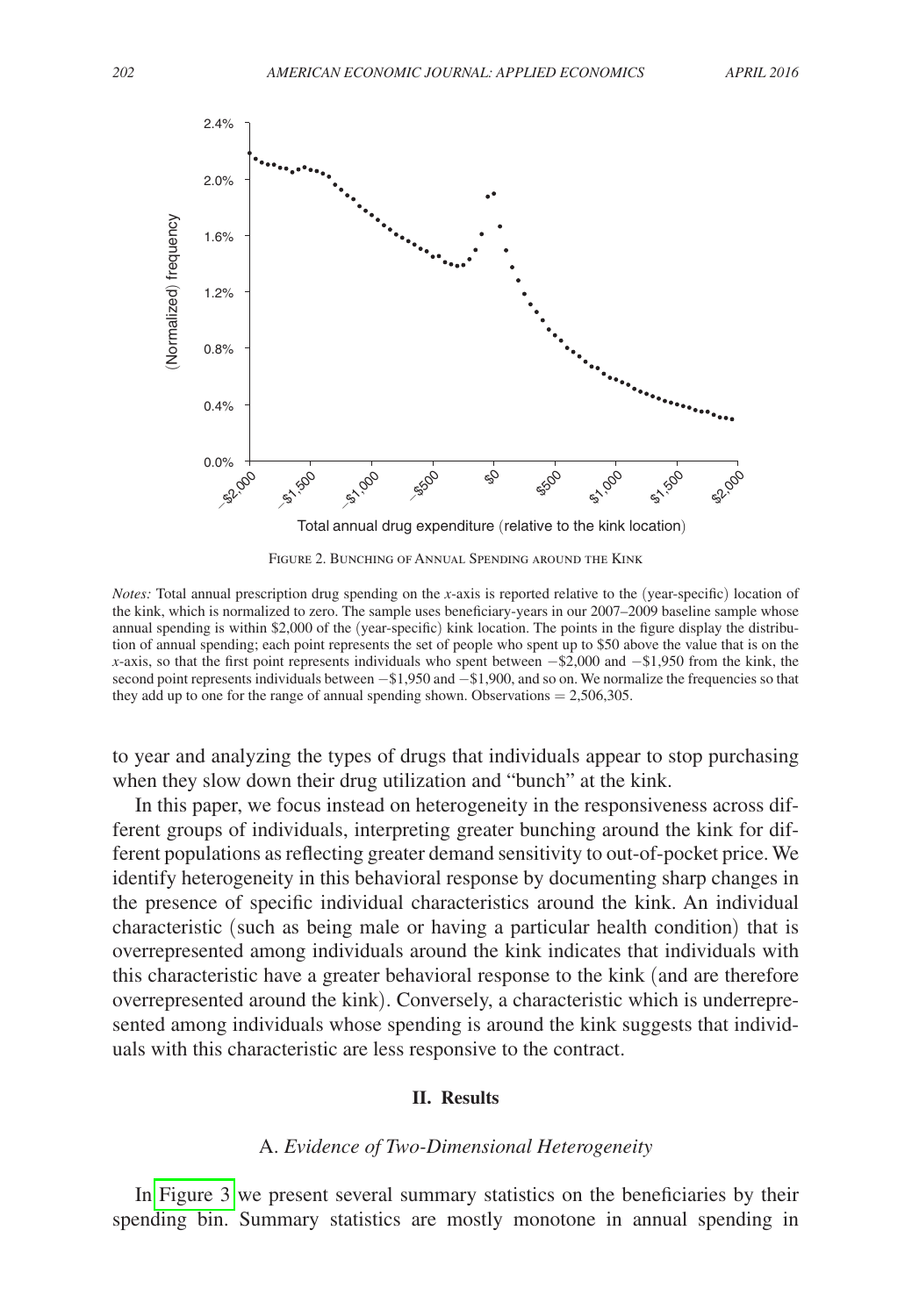<span id="page-8-0"></span>

Figure 3A. Variation in Demographics around the Kink

*Notes:* Total annual prescription drug spending on the *x*-axis is reported relative to the (year-specific) location of the kink, which is normalized to zero. The sample uses beneficiary-years in our 2007–2009 baseline sample whose annual spending is within \$2,000 of the (year-specific) kink location. The points in the figure display the statistic described on the *y*-axis for each group of beneficiaries who spent up to \$50 above the value that is on the *x*-axis, so that the first point represents individuals who spent between −\$2,000 and −\$1,950 from the kink, the second point represents individuals between −\$1,950 and −\$1,900, and so on. The small dots above and below the points represent the 95 percent confidence interval for each point. Observations = 2,506,305.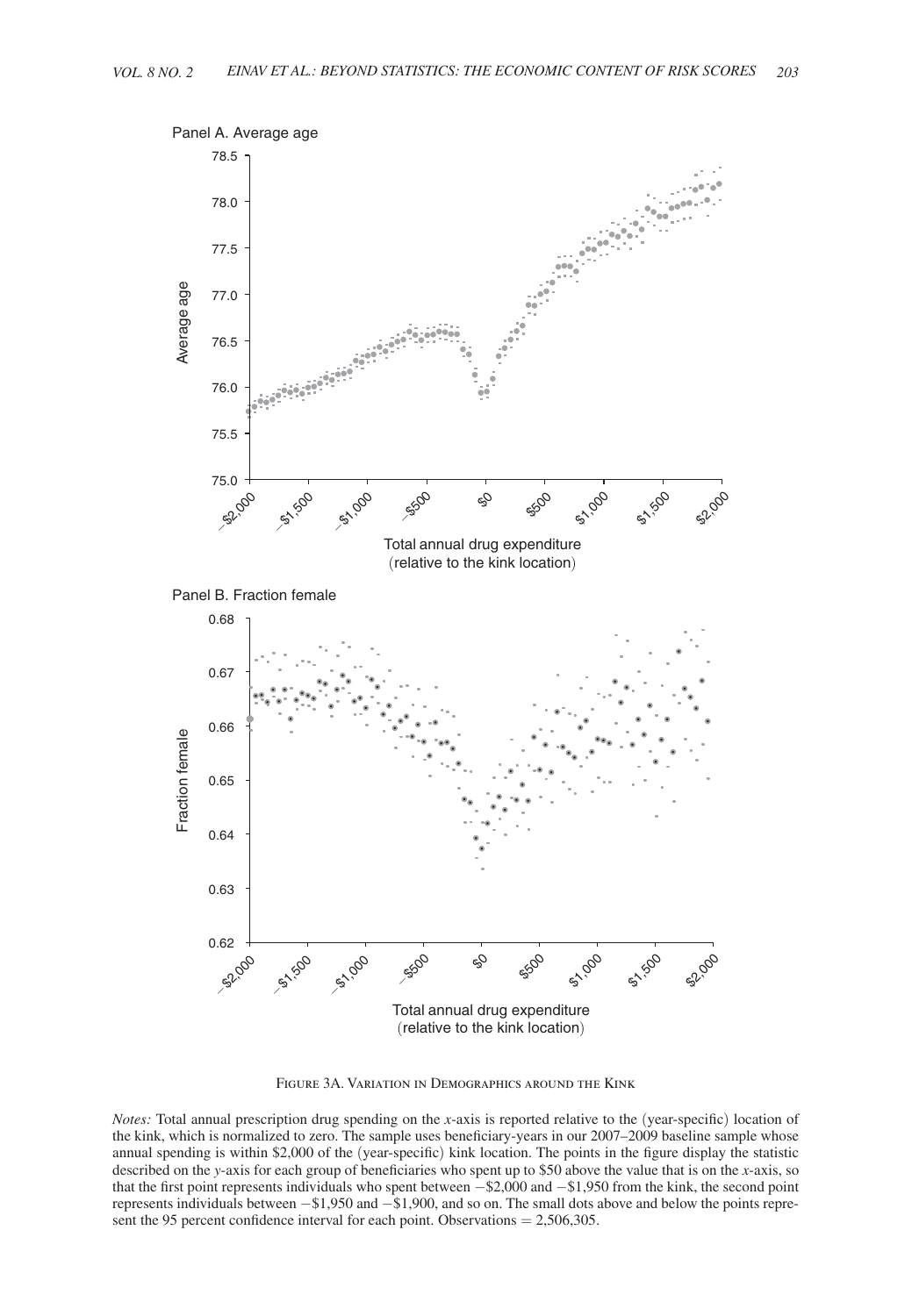

Figure 3B. Variation in Selected Health Conditions around the Kink

*Notes:* Total annual prescription drug spending on the *x*-axis is reported relative to the (year-specific) location of the kink, which is normalized to zero. The sample uses beneficiary-years in our 2007–2009 baseline sample whose annual spending is within \$2,000 of the (year-specific) kink location. The points in the figure display the statistic (for the subsequent coverage year, so covering the years 2008–2010) described on the *y*-axis for each group of beneficiaries who spent up to \$50 above the value that is on the *x*-axis, so that the first point represents individuals who spent between −\$2,000 and −\$1,950 from the kink, the second point represents individuals between −\$1,950 and −\$1,900, and so on. The small dots above and below the points represent the 95 percent confidence interval for each point. Observations  $= 2,506,305$ .

expected ways: individuals who spend more are older and sicker. This illustrates the heterogeneity in underlying health that current risk scoring is designed to capture.

The novel observation in Figure 3, however, is not the monotone pattern, but rather the noticeable non-monotone pattern around the kink for some of the individual attributes. Recall that beneficiaries bunch around the kink (see Figure 2). Therefore, the distinct demographics around the kink location capture the distinct demographics of those beneficiaries who are more likely to bunch around the kink, or in other words, the more price-sensitive individuals.

Figure 3A shows the patterns of various demographics: age (panel A) and gender (panel B). Average age is generally monotonically increasing in annual spending, but there is a sharp dip in average age at the kink. Likewise, there is a sharp dip in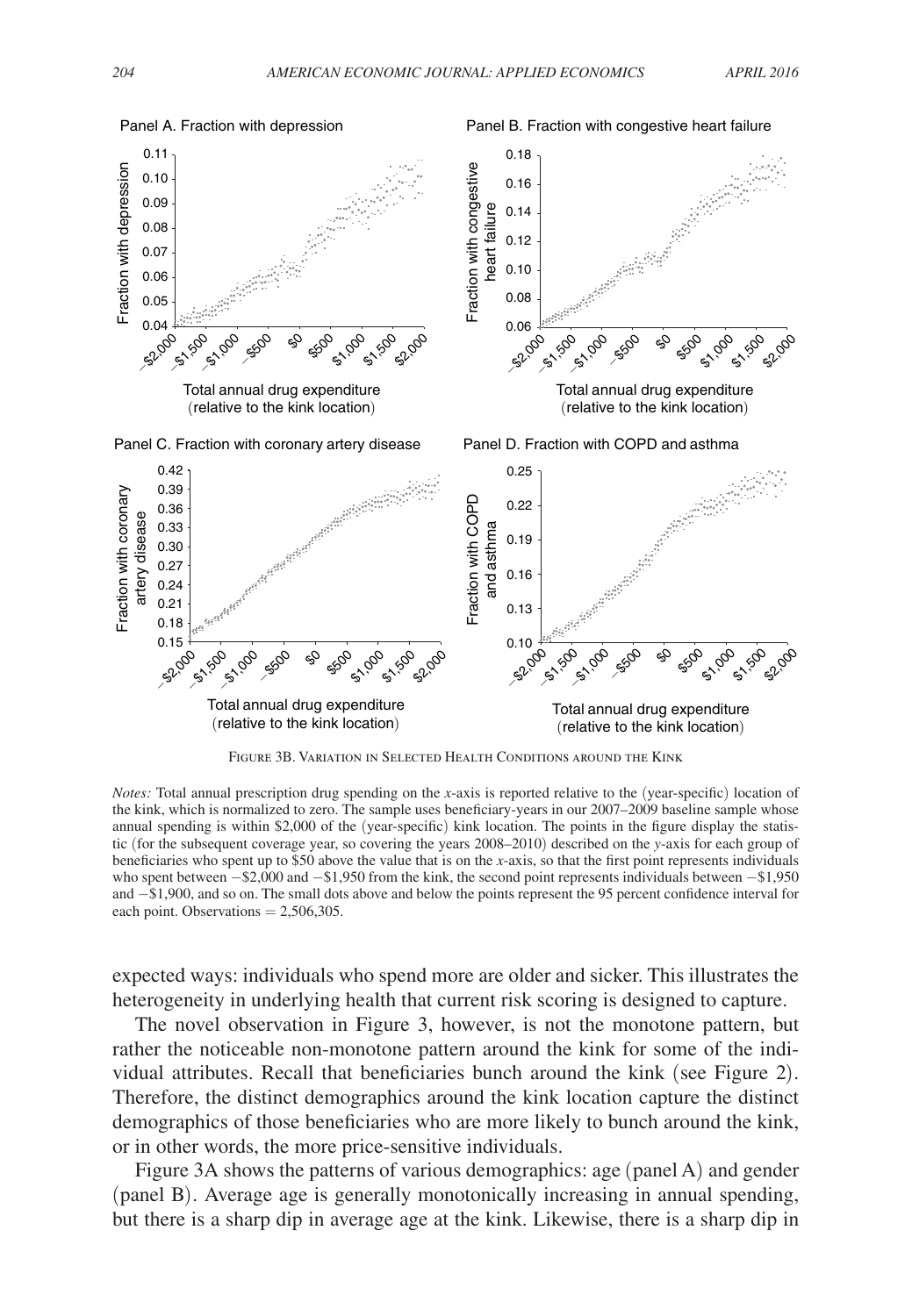

Figure 3C. Variation in Subsequent Mortality and Healthcare Utilization around the Kink

*Notes:* Total annual prescription drug spending on the *x*-axis is reported relative to the (year-specific) location of the kink, which is normalized to zero. The sample uses beneficiary-years in our 2007–2009 baseline sample whose annual spending is within \$2,000 of the (year-specific) kink location. The points in the figure display the statistic (for the subsequent coverage year, so covering the years 2008–2010) described on the *y*-axis for each group of beneficiaries who spent up to \$50 above the value that is on the *x*-axis, so that the first point represents individuals who spent between −\$2,000 and −\$1,950 from the kink, the second point represents individuals between −\$1,950 and −\$1,900, and so on. The small dots above and below the points represent the 95 percent confidence interval for each point. Observations  $= 2,506,305$ .

the probability of being female right around the kink. That is, we find that younger males are more likely to bunch around the kink, which we interpret as evidence that they are more price elastic.

Figure 3B examines the frequency of a handful of selected health conditions (HCCs) that enter the risk-adjustment formula. The frequency of each condition is generally increasing monotonically in annual spending, reflecting the fact that individuals with a given condition spend, on average, more. However, for some of the conditions there appear to be some noticeable non-monotone patterns around the kink. In particular, the probability of depression and congestive heart failure appear to dip slightly around the kink, suggesting that these conditions are associated with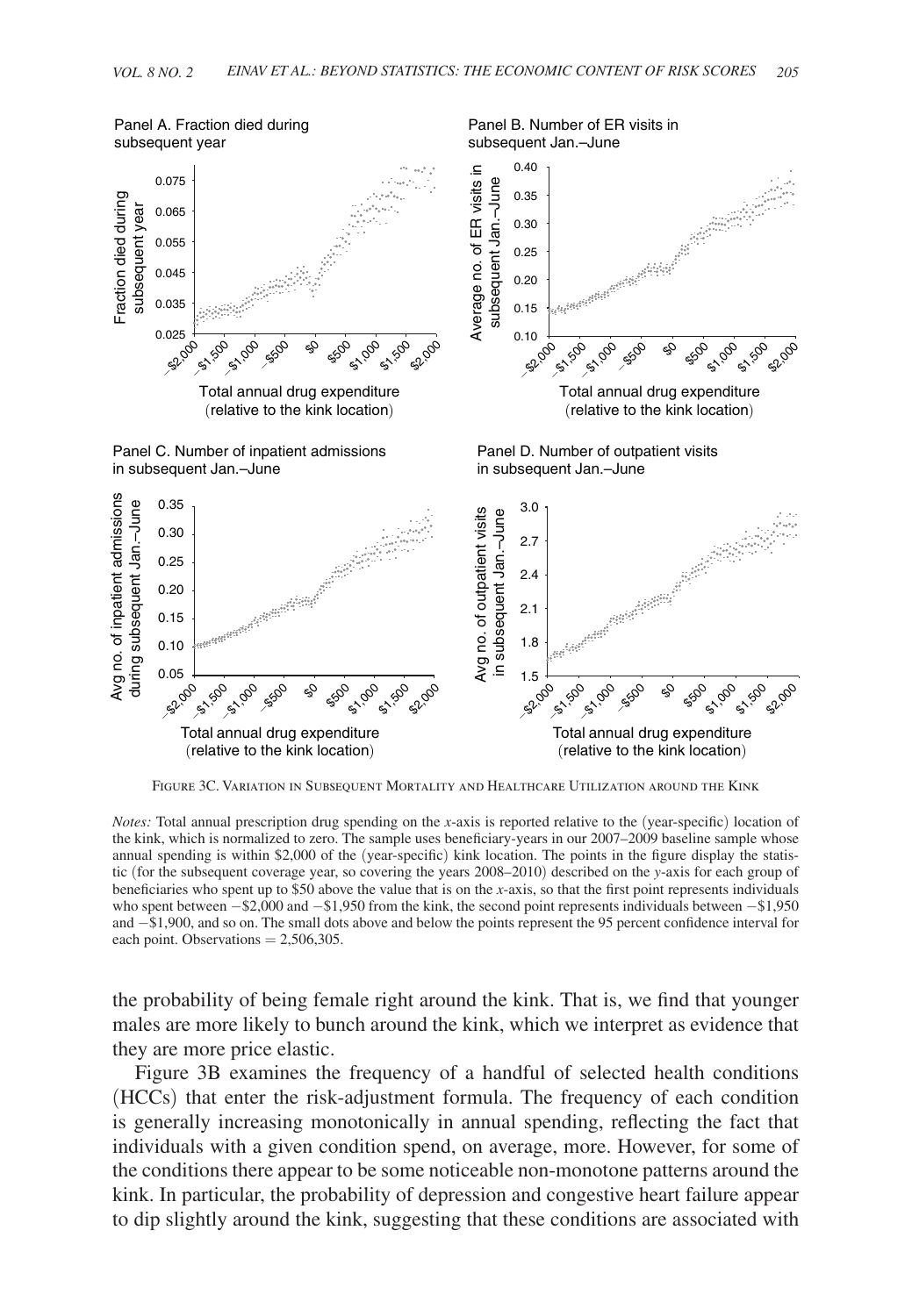a lower drug use response to price. By contrast, some other health conditions—such as coronary artery disease or chronic obstructive pulmonary disease (COPD) and asthma—are not associated with any noticeable pattern around the kink, suggesting that these conditions are not associated with a price response.

Finally, Figure 3C examines mortality and non-drug healthcare utilization in the subsequent calendar year (year  $t + 1$ ) as a function of annual drug spending in the current year (year *t*). Specifically, we look at mortality for the full year  $(t + 1)$ and emergency room (ER) visits, inpatient admissions, and (non-ER) outpatient visits during January to June of  $t + 1$ . Again, there is a natural monotone pattern: individuals who spend more on drugs in year *t* are presumably sicker, and are therefore associated with greater non-drug healthcare utilization and greater mortality in the subsequent year. However, once again, there are distinct non-monotonicities around the kink. The probability of death in year  $t + 1$  drops sharply for those who are around the kink. The figure also shows some evidence that individuals who are approaching the kink in year *t* are less likely to use other medical care (emergency room, non-emergency outpatient care, or inpatient care) in the first six months of year  $t + 1$ . The effect on the use of other medical care is weaker, as it is not based on a non-monotone pattern around the kink, but only relies on the local change in slope around the kink.

The interpretation of Figure 3C is a little more subtle. We interpret it as additional evidence that the individuals who are more price sensitive and therefore bunch at the kink are also healthier, as measured by their subsequent (non-drug) healthcare use and mortality rate.<sup>[3](#page-11-0)</sup> Of course, since subsequent health and healthcare use are potentially directly affected by current drug utilization decisions, it is possible that these results reflect a causal treatment effect of drug utilization (which varies across individuals depending on their price sensitivity) on health.

## B. *Risk Scores Do Not Capture Both Dimensions*

[Figure 4](#page-12-0) illustrates the other key point of the paper: the current risk scores do not capture heterogeneity across individuals in their behavioral response to the contract. Figure 4A presents a similar analysis to those shown in Figure 3, except that we now summarize the risk scores that Medicare Part D assigns these individuals.

It shows an overall smooth, monotone pattern of average Part D risk score, reflecting (by design) that individuals with higher average spending have higher risk scores. Strikingly, however, the individuals around the kink (i.e., those who are more likely to be "bunchers") appear to follow the increasing pattern of health spending risk scores, *without any visible pattern around the kink.* That is, the health spending risk score predicts well spending under the observed contract—as it is designed to do—without capturing (by design) the fact that some of this spending reflects a price response, which is endogenous to the coverage contract.

<span id="page-11-0"></span><sup>&</sup>lt;sup>3</sup>Interpreting these patterns as reflecting heterogeneity in underlying health (rather than an effect of drug spending on subsequent health) is also consistent with a related finding by Joyce, Zissimopoulos, and Goldman (2013), that the decline in drug purchases for diabetics who entered the gap is not associated with increased use of medical services.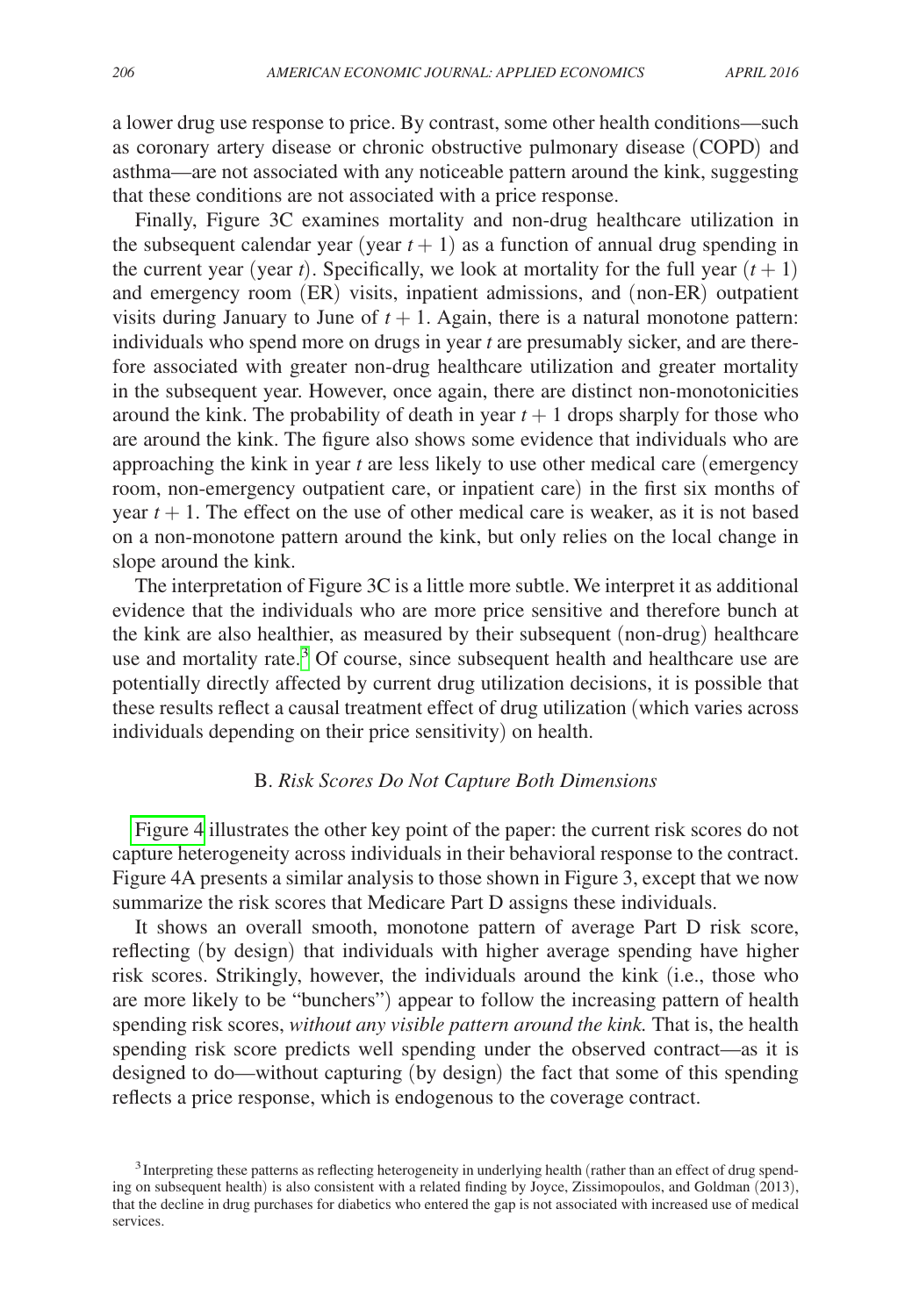<span id="page-12-0"></span>

Figure 4A. Variation in "Endogenous" Risk Score around the Kink

*Notes:* Total annual prescription drug spending on the *x*-axis is reported relative to the (year-specific) location of the kink, which is normalized to zero. The sample uses beneficiary-years in our 2007–2009 baseline sample whose annual spending is within \$2,000 of the (year-specific) kink location. The points in the figure display the statistic described on the *y*-axis for each group of beneficiaries who spent up to \$50 above the value that is on the *x*-axis, so that the first point represents individuals who spent between −\$2,000 and −\$1,950 from the kink, the second point represents individuals between −\$1,950 and −\$1,900, and so on. The small dots above and below the points represent the 95 percent confidence interval for each point. Observations = 2,506,305.

There are two different possible ways to reconcile the evidence in Figure 3 that healthier individuals are more likely to bunch at the kink, with the evidence in Figure 4A that the Part D risk scores do not reflect any lower predicted spending for individuals at the kink. One is that the demographics that change sharply around the kink in Figure 3 are not quantitatively important in generating risk scores, and thus do not affect much the average risk scores in Figure 4. The other is that there are other components of the risk score that move in the opposite direction around the kink, thus offsetting the patterns presented in Figure 3. The interpretation does not affect our main point, which is that the current risk scores do not capture differences in spending that arise from differences in the behavioral response to the contract.

Our analysis suggests that the monotone pattern of risk scores through the kink in Figure 4A in fact reflects offsetting effects: the characteristics that exhibit greater propensity around the kink have a noticeable effect on risk scores, but they are offset by other characteristics that display the opposite pattern at the kink. To determine this, we generated a prediction of the value of each component of the risk score around the kink, using its values below the kink. That is, for each component of the risk score (age category, gender, and each specific HCC), we ran a linear regression based on the relationship between spending and that component of the risk score in the (−\$2,000, −\$200) range and then, using the estimated regression, generated predictions for that component in the (−\$200, +\$200) range. We then split the individual components into those that exhibited excess bunching around the kink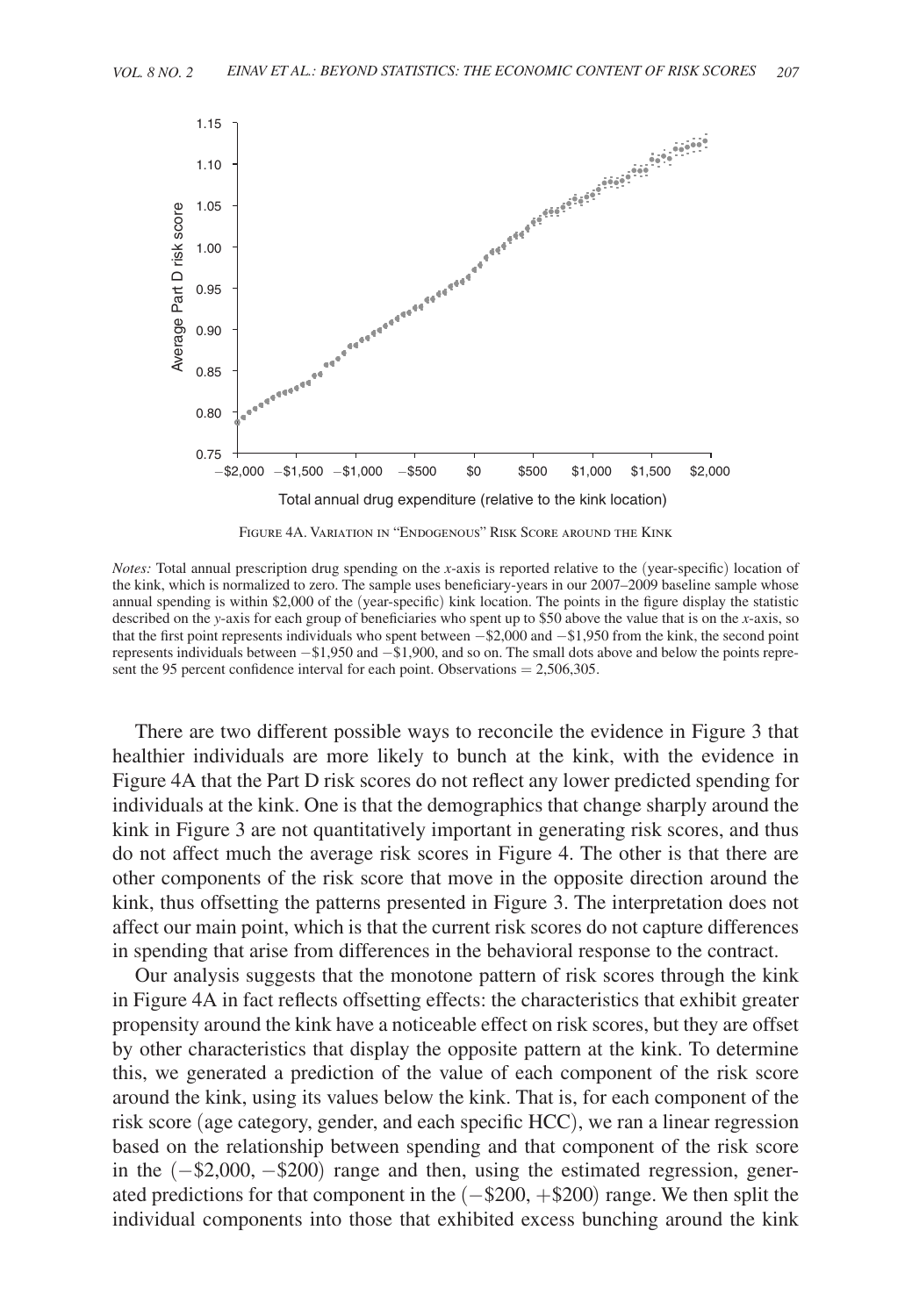

FIGURE 4B. MAGNITUDE OF OFFSETTING EFFECTS

*Notes:* Total annual prescription drug spending on the *x*-axis is reported relative to the (year-specific) location of the kink, which is normalized to zero. The sample uses beneficiary-years in our 2007–2009 baseline sample whose annual spending is within −\$2,000 to +\$200 of the (year-specific) kink location. The points in the figure display the statistic described on the *y*-axis for each group of beneficiaries who spent up to \$50 above the value that is on the *x*-axis, so that the first point represents individuals who spent between −\$2,000 and −\$1,950 from the kink, the second point represents individuals between  $-$ \$1,950 and  $-$ \$1,900, and so on. Observations = 1,948,900. The light gray series presents the actual risk score, replicating Figure 4A. The top (gray squares) series shows the risk score generated by taking the predicted values of the risk score components that exhibit dips at the kink, and the actual values for the rest. The bottom (gray triangles) series shows the risk score generated by taking the predicted values of the risk-score components that exhibit bunching at the kink, and the actual values for the rest. The predictions for each component of the risk score is generated by fitting a trend in that component for spending more than \$200 under the kink (see text for more details).

(that is, those whose actual values in the  $(-\$200, +\$200)$  range was on average higher than the corresponding prediction in this range) and those that exhibited a dip around the kink (that is, those whose actual values in the  $(-\$200, +\$200)$  range was on average lower than the corresponding prediction in this range). We then produced two different versions of "predicted" overall risk scores. In one, we used the predicted values for those components that exhibit bunching around the kink and the actual values for the rest. In the other, we used the predicted values for those components that exhibit dips around the kink, and the actual values for the rest. If the components that exhibit bunching and dipping around the kink do not do so in a manner that is quantitatively important for the risk score, we would expect these two different versions of the predicted risk scores to lie very close to each other (and to the actual risk score) around the kink. Figure 4B shows that, in fact, the two different versions of the predicted risk scores lie apart from each other on either side of the actual risk score. This suggests that the patterns for individual components around the kink are quantitatively important, but offset each other. [Table 1](#page-14-0) shows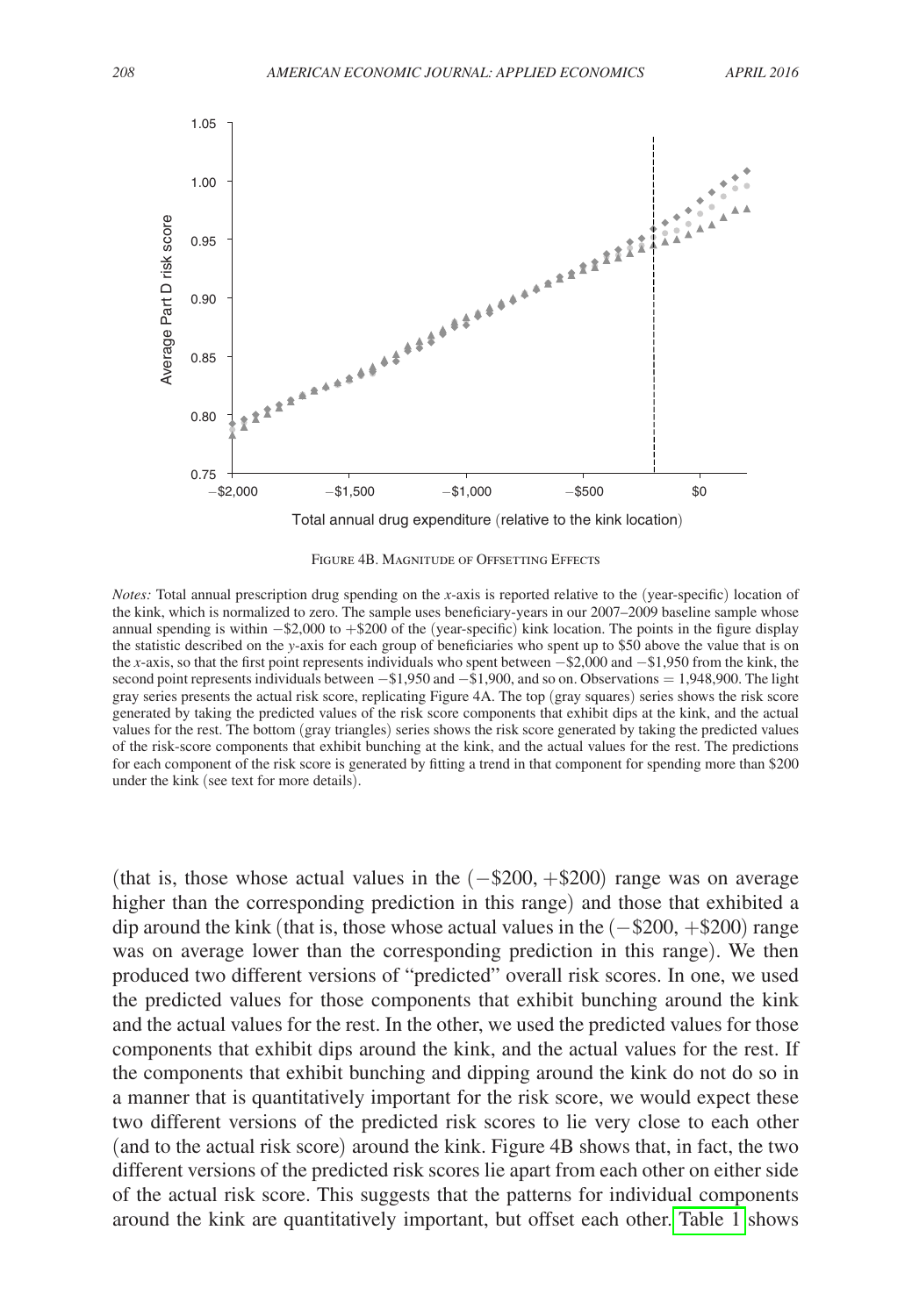<span id="page-14-0"></span>

|                                                           | Incidence around the kink |             |            | Share of risk-   |
|-----------------------------------------------------------|---------------------------|-------------|------------|------------------|
|                                                           | Actual                    | "Predicted" | Difference | score difference |
| Panel A. Top ten components with positive kink incidence  |                           |             |            |                  |
| Chronic obstructive pulmonary disease and<br>asthma       | 0.1908                    | 0.1784      | 0.0124     | 20.50%           |
| Diabetes with complications                               | 0.0908                    | 0.0816      | 0.0091     | 19.13%           |
| Breast, lung, and other cancers and tumors                | 0.0582                    | 0.0520      | 0.0062     | 10.72%           |
| Alzheimer's disease                                       | 0.0203                    | 0.0179      | 0.0024     | 9.32%            |
| Diabetes without complications                            | 0.2020                    | 0.1962      | 0.0058     | 8.45%            |
| Esophageal reflux and other disorders of<br>esophagus     | 0.2146                    | 0.2082      | 0.0064     | 7.26%            |
| Inflammatory bowel disease                                | 0.0107                    | 0.0093      | 0.0014     | 3.21%            |
| Diabetic retinopathy                                      | 0.0278                    | 0.0237      | 0.0041     | 3.20%            |
| Parkinson's disease                                       | 0.0127                    | 0.0119      | 0.0009     | 3.06%            |
| Major depression                                          | 0.0196                    | 0.0187      | 0.0010     | 2.26%            |
| Panel B. Top ten components with negative kink incidence  |                           |             |            |                  |
| Hypertension                                              | 0.6531                    | 0.6735      | 0.0203     | 33.48%           |
| Disorders of lipoid metabolism                            | 0.7344                    | 0.7530      | 0.0186     | 21.63%           |
| Osteoporosis, vertebral, and pathological<br>fractures    | 0.1730                    | 0.1874      | 0.0144     | 13.13%           |
| Open-angle glaucoma                                       | 0.0918                    | 0.0999      | 0.0081     | 11.28%           |
| Atrial arrhythmias                                        | 0.1361                    | 0.1460      | 0.0099     | 5.99%            |
| Congestive heart failure                                  | 0.1117                    | 0.1148      | 0.0031     | 5.40%            |
| Thyroid disorders                                         | 0.2525                    | 0.2596      | 0.0071     | 2.64%            |
| Coronary artery disease                                   | 0.3107                    | 0.3116      | 0.0009     | 1.23%            |
| Depression                                                | 0.0659                    | 0.0668      | 0.0009     | 1.20%            |
| Cereborvascular disease, except hemorrhage or<br>aneurysm | 0.1513                    | 0.1522      | 0.0009     | 0.59%            |

| TABLE 1—COMPONENTS UNDERLYING THE EFFECT ON RISK SCORES AROUND THE KINK |  |
|-------------------------------------------------------------------------|--|
|-------------------------------------------------------------------------|--|

*Notes:* The table presents the top ten components responsible for the positive and negative risk-score effect presented in Figure 4B. The first column ("Actual") reports the average value of the component around the kink (specifically, between −\$200 and \$200 of the kink, whose value is normalized to 0). The second column ("Predicted") reports the average predicted value of each component, by extrapolating a linear relationship from the (−\$2,000, −\$200) range. The third column ("Difference") reports the difference between actual and predicted. The last column ("Share of risk-score difference") reports the share of each component in generating the positive (panel A) and negative (panel B) risk-score effect presented in Figure 4B. This is computed by multiplying the difference associated with each component (as reported in the third column) by the risk-score coefficient on that component in the risk-adjustment formula, and normalizing this product by the sum of all these products that are associated with positive (panel A) and negative (panel B) deviations around the gap.

the underlying components that are most important in affecting the positive and negative shifts in risk scores around the kink.

#### C. *A Quantitative Assessment of Heterogeneity in the Behavioral Response*

These findings document that there is heterogeneity in the behavioral response to cost sharing that is not captured by the risk score. A natural question is whether this has quantitatively important implications, not only at the kink, which is the focus of our research design, but more generally throughout the nonlinear budget set created by the contract. To answer this, one needs to develop and estimate a behavioral model of healthcare spending under different contract designs, and investigate the extent to which an individual's ranking in the spending distribution is the same under alternative contracts.

As we discuss in the next section, given that insurers could apply any nonlinear transformation to a given set of risk scores, the key role of a risk scoring system is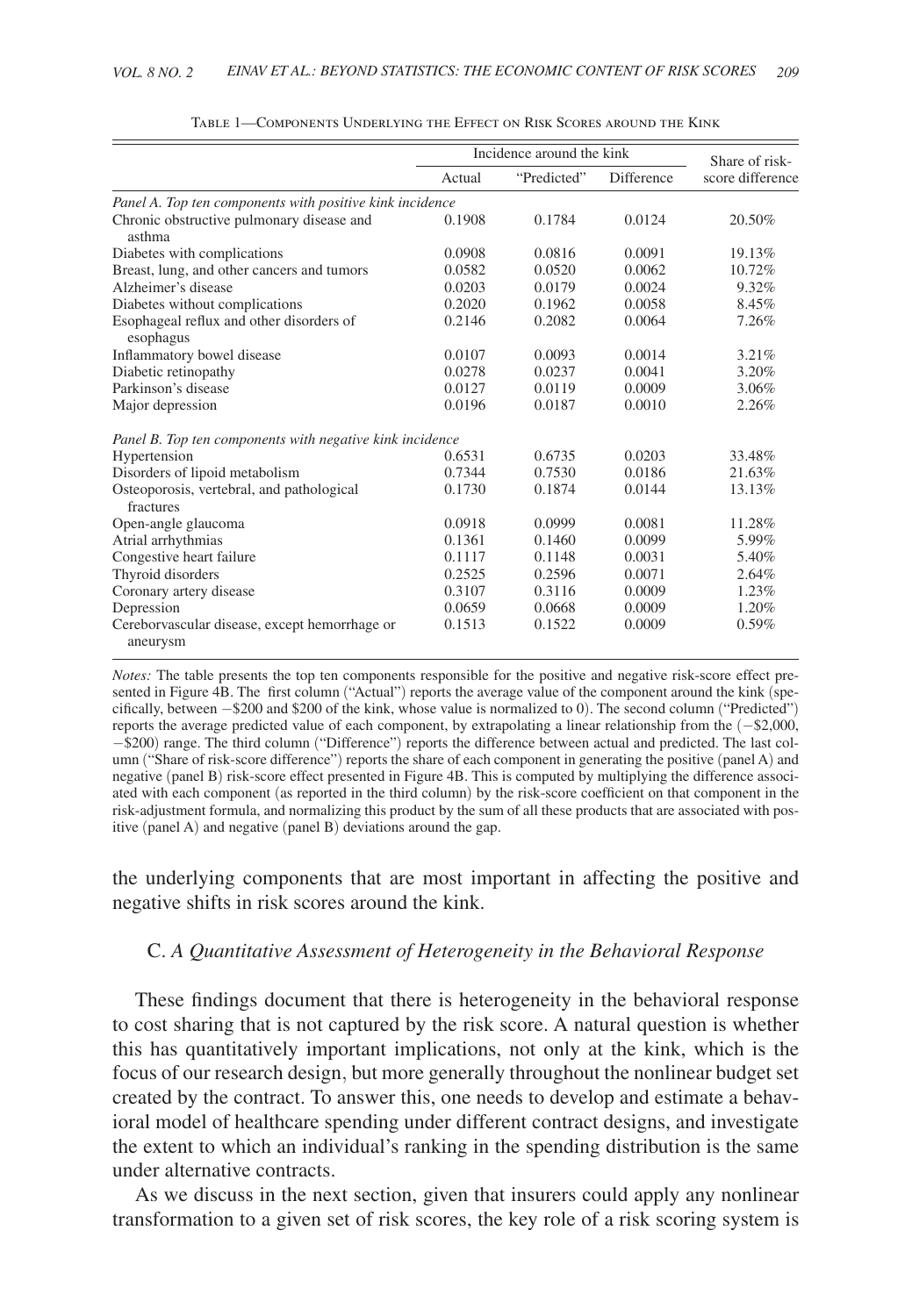in its ordinal ranking of individuals in term of their expected risk. Thus, one way to assess the quantitative importance of the heterogeneity in the behavioral response to the contract design is to quantify the extent to which individuals' position in the population's expected risk distribution (that is, in the contract-specific risk-score distribution) gets reshuffled as they move across contracts. If heterogeneity in the behavioral response to the contract is not quantitatively important, individuals' ranking would remain relatively stable across contracts.

The research design we have used thus far is not sufficient for such an exercise, as it doesn't attempt to model health utilization behavior under alternative contract designs. However, we can shed some light on this question by using the model of healthcare utilization that we developed and estimated in our earlier, related work (Einav, Finkelstein, and Schrimpf 2015). There we develop a complete, dynamic behavioral model of the individual's drug purchasing decisions under nonlinear coverage contract, allowing for heterogeneity across individuals in both health risk and in the spending response to coverage. In our prior paper, we estimated the model's parameters using the same dataset as in the current paper; the "bunching at the kink" we have examined here is one of the elements used for identification in estimating that model. In Appendix [Table A1](#page-27-0), we use the model estimates to predict spending under the standard contract shown in Figure 1, and then predict spending (for the same set of individuals and associated sequences of health shocks) for two alternative, counterfactual contracts. One is a "filled gap" contract that eliminates the gap by providing pre-gap cost sharing up to the catastrophic coverage limit; the Affordable Care Act aims to make this type of contract become the standard contract by 2020. A second contract is actuarially equivalent to the standard contract shown in Figure 1, but it eliminates the deductible in the standard contract, and instead offers higher cost sharing (of 38.9 cents for each dollar, instead of 25 cents) for spending below the gap.

Appendix Table A1 shows the extent to which individuals' ranking in the spending distribution changes under alternative contracts, relative to their spending percentile under the standard contract presented in Figure 1. We split individuals into ventiles of spending under the standard contract, and report (for each ventile) the share of the individuals who are expected to stay within the same ventile, and the share that moves to other spending ventiles (up or down) under the alternative contract. Of course, expected spending is primarily driven by expected health, so the vast majority of individuals remain within the same spending ventile. Yet, as Appendix Table A1 shows, a nonnegligible share of individuals get reshuffled in their ranking, especially in the region where the price changes. For example, panel A shows that "filling" the coverage gap leads to a fair amount of "reshuffling" in the expected spending of high spenders, who are those who are most affected by the change in coverage in the gap. Panel B shows that eliminating the deductible leads to a fair amount of "reshuffling" in the expected spending of low spenders, who are those who are likely to be affected the most by the deductible.

This exercise illustrates the perils of using predicted spending under one contract to generate predicted spending (i.e., risk scores) under alternative contracts. The results in Appendix Table A1 show that if one generated a risk score based on spending under the standard contract and used it to predict spending under alternative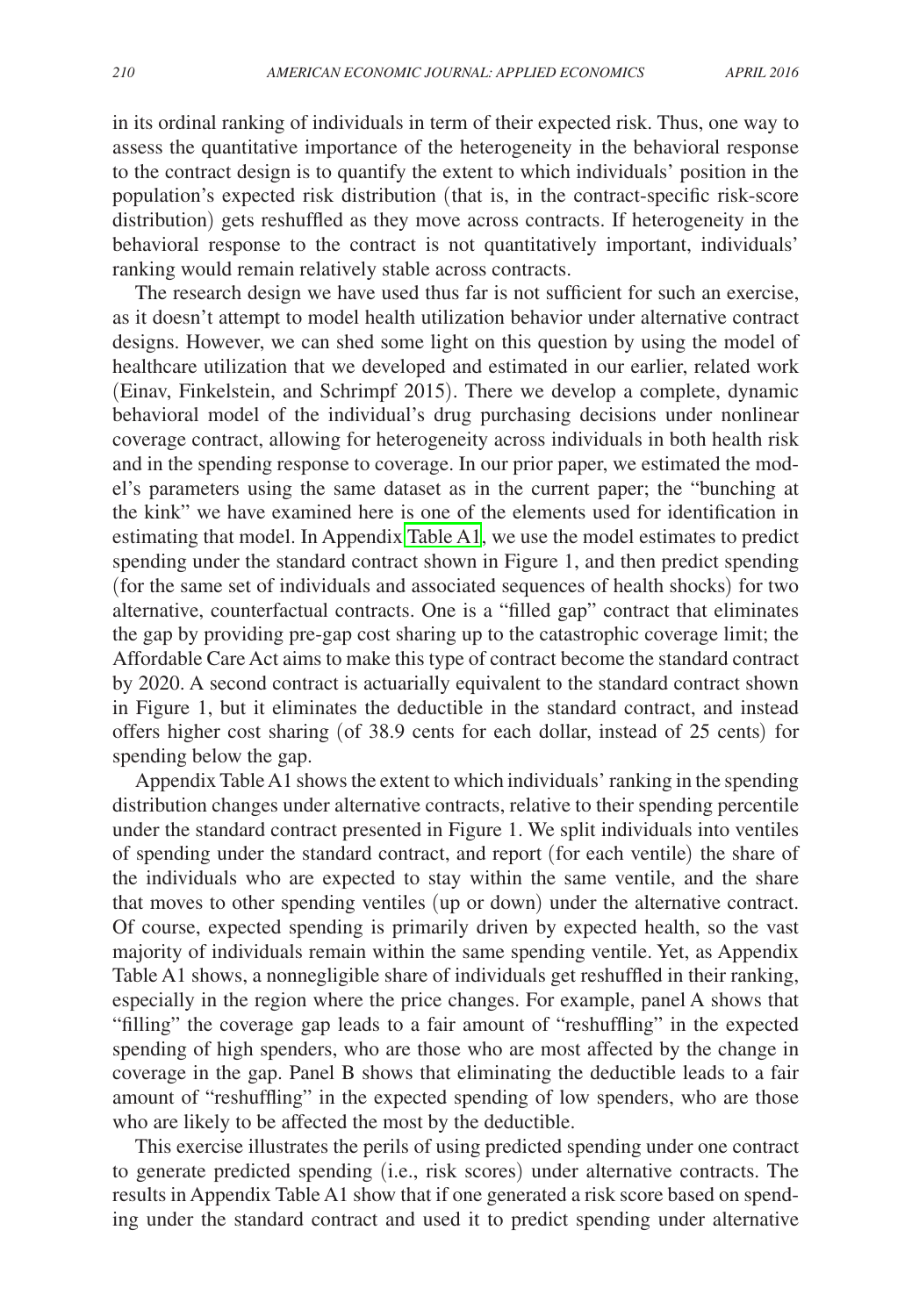contracts, the generated risk scores would be highly imprecise for those regions of spending that are most affected by the alternative contract.

A natural follow-up question is how important this imprecision of risk scores would be for equilibrium cream skimming and market outcomes. Answering this question empirically would require not only a model of demand (that is, of health care utilization), but also a model of competition and pricing, which is beyond the scope of the current paper. Instead, in the next section we briefly explore theoretically some potential implications for cream skimming incentives and optimal risk adjustment.

#### **III. Implications**

The evidence in the preceding section established that Medicare's risk scores reflect expected medical spending under the *existing* benefit design, and that this one-dimensional score hides a richer heterogeneity that determines medical spending. The multidimensional heterogeneity that determines medical spending reflects heterogenous price sensitivity as well as heterogeneous health. In this final section, we illustrate theoretically how reimbursement based on the (unidimensional) risk score can create incentives for private providers to cream-skim customers whose behavior under their private contract is likely to make them lower cost than the risk score would predict (as it is based on behavior under an alternative contract). Importantly, this incentive for cream-skimming cannot be combatted by richer statistical modeling of utilization behavior under a given contract.

Cream-skimming by providers of individuals who are lower cost than their risk score would suggest is the classic problem analyzed by theoretical and empirical work on risk scoring (Glazer and McGuire 2000, Newhouse et al. 2012, Brown et al. 2014). In these existing analyses, if the risk scoring is "perfect" in a statistical sense (i.e., conditional on the risk score, there are no residual characteristics of the individual that predict spending under a given contract) the cream-skimming problem goes away.[4](#page-16-0)

However, once we enrich the model to allow individuals to have heterogeneous behavioral responses to the coverage contract, strategic incentives for cream skimming can still exist, even in the presence of "perfect" risk scoring under a given contract. This is because individuals of the same risk score (and hence same predicted medical spending in one particular contract) may have different predicted medical spending under a different contract, due to their differential behavioral responses. Providers therefore can have an incentive to try to design contracts to attract those whose behavioral response to an alternative contract makes them have a lower expected cost than their risk score would predict.

<span id="page-16-0"></span><sup>&</sup>lt;sup>4</sup>Interestingly, Brown et al. (2014) have recently highlighted that improvements in risk scoring that do not make the score "perfect" may, perversely, exacerbate cream-skimming.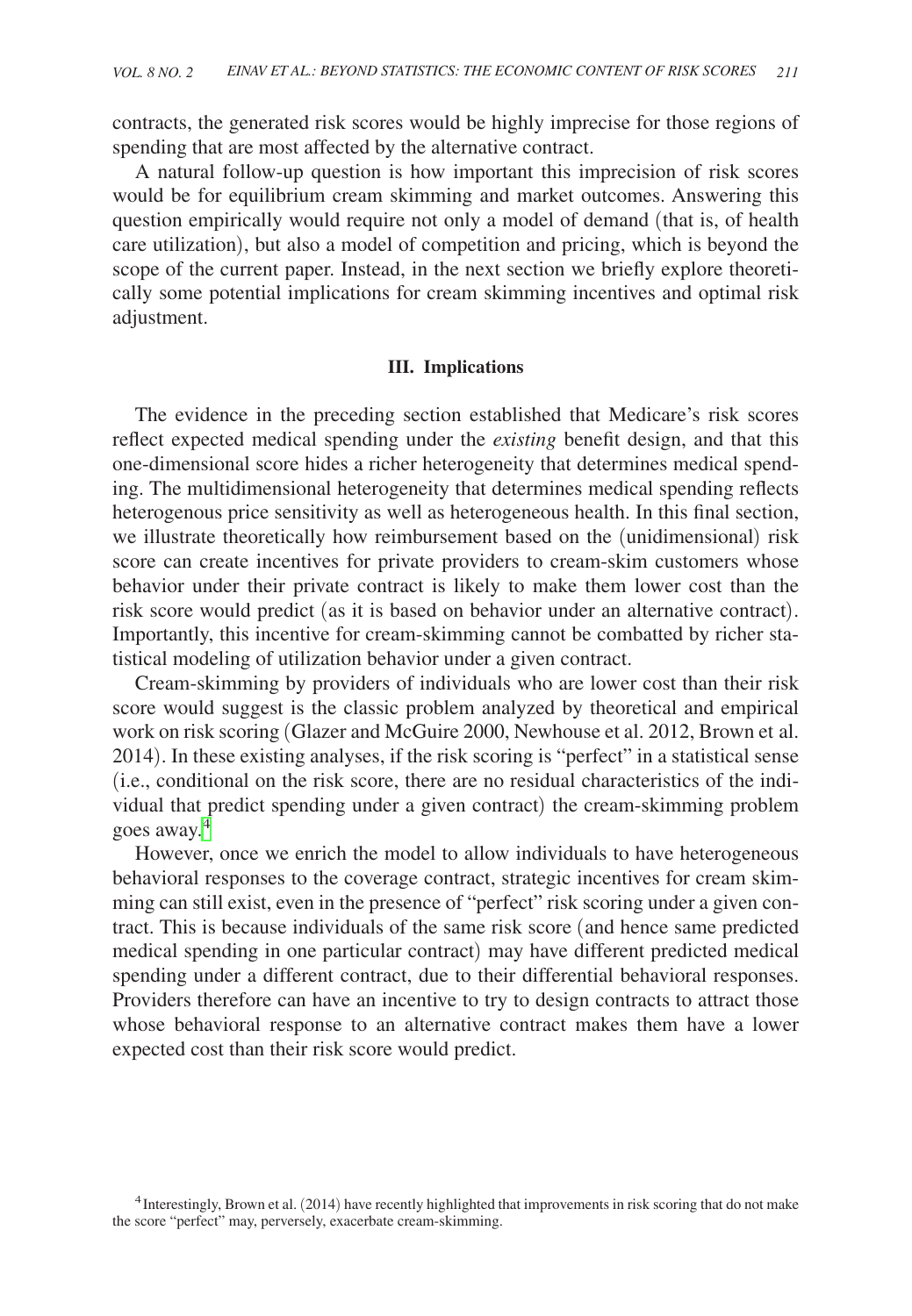#### A. *A Stylized Framework*

We start with a stylized model of healthcare utilization that emphasizes two forms of individual heterogeneity. The model is drawn from our earlier work (Einav et al. 2013), which used a similar framework to examine a related question in a different setting.

An individual in the model is defined by a two-dimensional type,  $(\lambda, \omega)$ . In this definition,  $\lambda \geq 0$  denotes the individual's underlying health and  $\omega \geq 0$  denotes his price sensitivity of demand for medical care, or how responsive healthcare utilization choices are to insurance coverage. We focus on these two different dimen-sions that determine healthcare utilization.<sup>[5](#page-17-0)</sup> We assume, in the spirit of the empirical results in the last section, that they cannot be separately distinguished by a unidimensional risk score.

For illustrative purposes, we consider individuals with a linear insurance coverage with a price of healthcare of  $c \in [0, 1]$ . That is, for every dollar of spending on healthcare, the individual pays  $c$  and the insurance provider pays  $1 - c$ .

Individuals make their healthcare utilization decision to maximize a tradeoff between health and money (residual income). Health depends on one's underlying health  $\lambda$  but is increasing in his monetized healthcare use (or medical spending) given by  $m \geq 0$ . Residual income  $y(m)$  is decreasing in *m* at a rate that depends on the health insurance contract's *c*. More specifically, individual utility is given by

(1) 
$$
u(m; \lambda, \omega) = \left[ (m - \lambda) - \frac{1}{2\omega} (m - \lambda)^2 \right] + (y - c \cdot m).
$$

The first component (in square brackets) captures the individual's health, which can be improved by greater utilization *m*. The second component captures residual income, which is given by the individual's income *y* net of his out-of-pocket spending  $c \cdot m$ .

Optimal medical spending  $m^*$  is chosen to maximize utility, that is by solving  $\max_{m>0} u(m; \lambda, \omega)$ . This yields the first-order condition

(2) 
$$
m^*(\lambda, \omega) = \lambda + \omega(1 - c).
$$

Optimal medical spending depends on the individual's underlying health  $(\lambda)$ , the out-of-pocket price of medical care (*c*), and the responsiveness of spending to that price  $(\omega)$ . Individual utility, given optimal medical spending, is then given by

(3) 
$$
u^*(\lambda, \omega) = u(m^*(\lambda, \omega); \lambda, \omega) = y - c \cdot \lambda + \frac{1}{2}(1 - c)^2 \omega.
$$

<span id="page-17-0"></span>5For concreteness, we model heterogeneity in the behavioral response to price, since this is what we document in the empirical results. In principle, one could derive similar analyses with behavioral heterogeneity in the response to other aspects of the contract, such as coverage of "star" hospitals, as in Shepard (2015).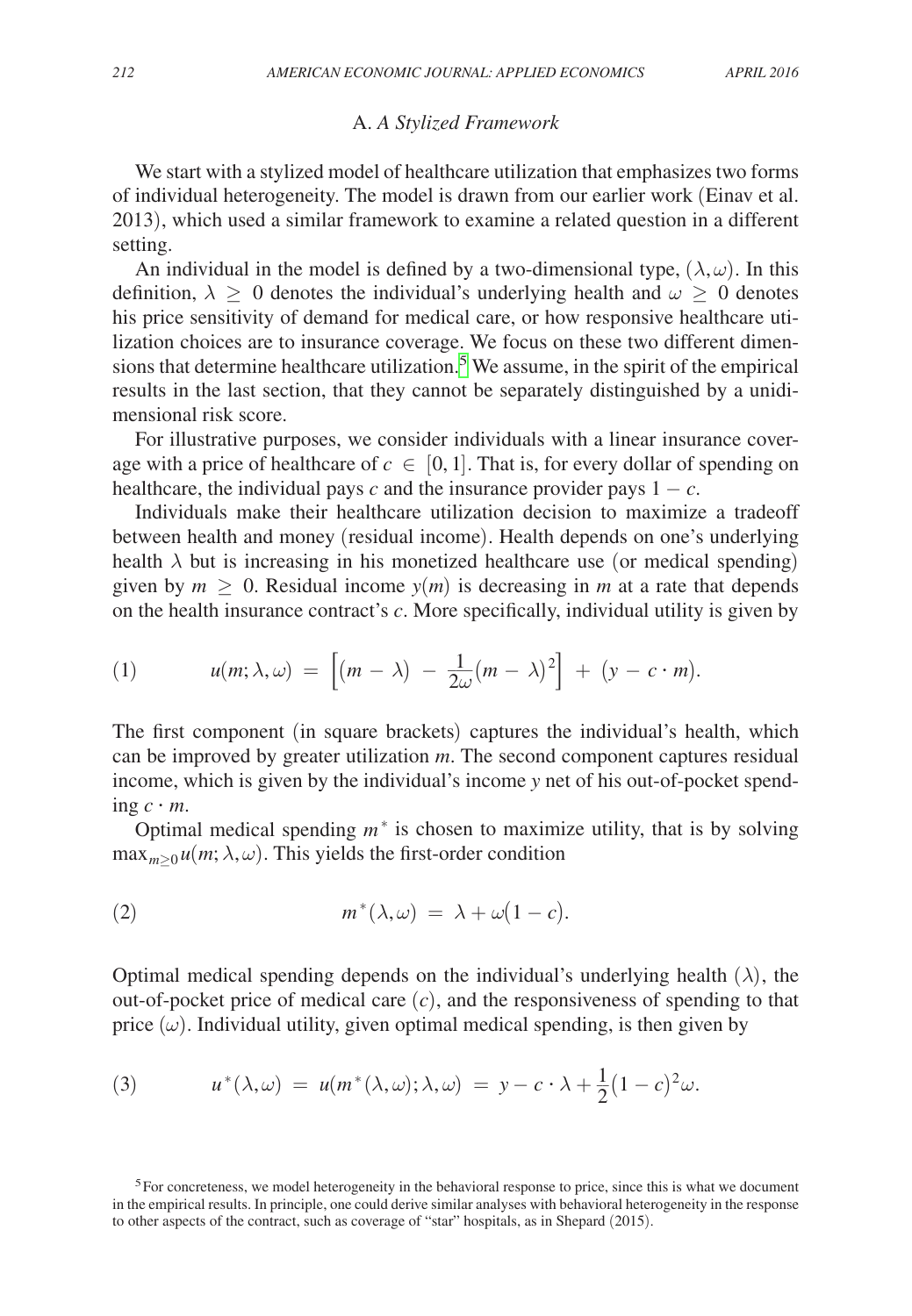To facilitate intuition of the model, consider the case of full coverage  $(c = 0)$ and no insurance  $(c = 1)$ . In these cases, equation (2) indicates that the individual would spend  $m_{c=1}^* = \lambda$  with no insurance and  $m_{c=0}^* = \lambda + \omega$  with full insurance. Thus, individual medical spending depends on both a "level" term  $\lambda$  and a "slope" term  $\omega$ . The individual has a level spending  $\lambda$  no matter what coverage he faces, but he then spends an additional  $\omega$  when he has full coverage and does not need to pay for this additional utilization out of pocket. It is natural to view  $\lambda$  as related to the individual health, reflecting health conditions that need to get treated regardless of insurance coverage.

This  $\omega$  term is typically referred to as "moral hazard" in the health economics literature (Pauly 1968). The structural interpretation of  $\omega$  is not obvious. It likely reflects a combination of individual preferences over health and income as well as the nature of his health conditions and the extent to which treatment or type of treatment is optional or discretionary. Fortunately, the exact interpretation of  $\omega$  is not crucial for the main point we try to advance in this paper, although our empirical work shed some light on the individual characteristics that correlate with  $\omega$ . Rather, the key point is that two different economic objects—health  $\lambda$  and behavioral response to insurance contract  $\omega$ —determine medical spending  $m$ .

#### B. *Relation to Empirical Work*

The empirical results shown in Figure 3 provide a simple illustration of one of the two key points of the paper: a one-dimensional summary measure is unlikely to be sufficient in describing individual types. The combination of generally monotone patterns in average individual characteristics as a function of annual drug spending and systematic nonmonotonicity around the kink suggests that individuals vary not only in the health  $(\lambda)$  but also in their responsiveness to contract features like price  $(\omega)$ . Our results also indicate which types of individuals exhibit greater price sensitivity: those who "bunch" at the kink are younger, more likely to be male, and appear healthier on many—but not all—measures of health conditions. These individuals appear to have greater flexibility regarding prescription filling. The results therefore suggest that in our setting, at least for individuals around the kink, underlying health  $\lambda$  and price sensitivity  $\omega$  are negatively correlated. The fact that the greater price responsiveness is more pronounced for some health measures but not for others underscores the richness of the potential underlying heterogeneity; our summary health measure  $\lambda$  itself likely encodes a richer heterogeneity, although in the context of our simple model a two-dimensional description of individuals would be sufficient.

This visual evidence of multidimensional heterogeneity complements our previous work where we estimated multidimensional heterogeneity in the context of a specific structural model of insurance demand, and explored its implications for consumer selection of insurance coverage with different levels of cost sharing (Einav et al. 2013). Here, the empirical evidence of heterogeneity along two dimensions—moral hazard type as well as health type—is relatively model-free (and arguably more compelling), coming directly from the data and the research design provided by the kink in the budget set. Our substantive focus here is also different.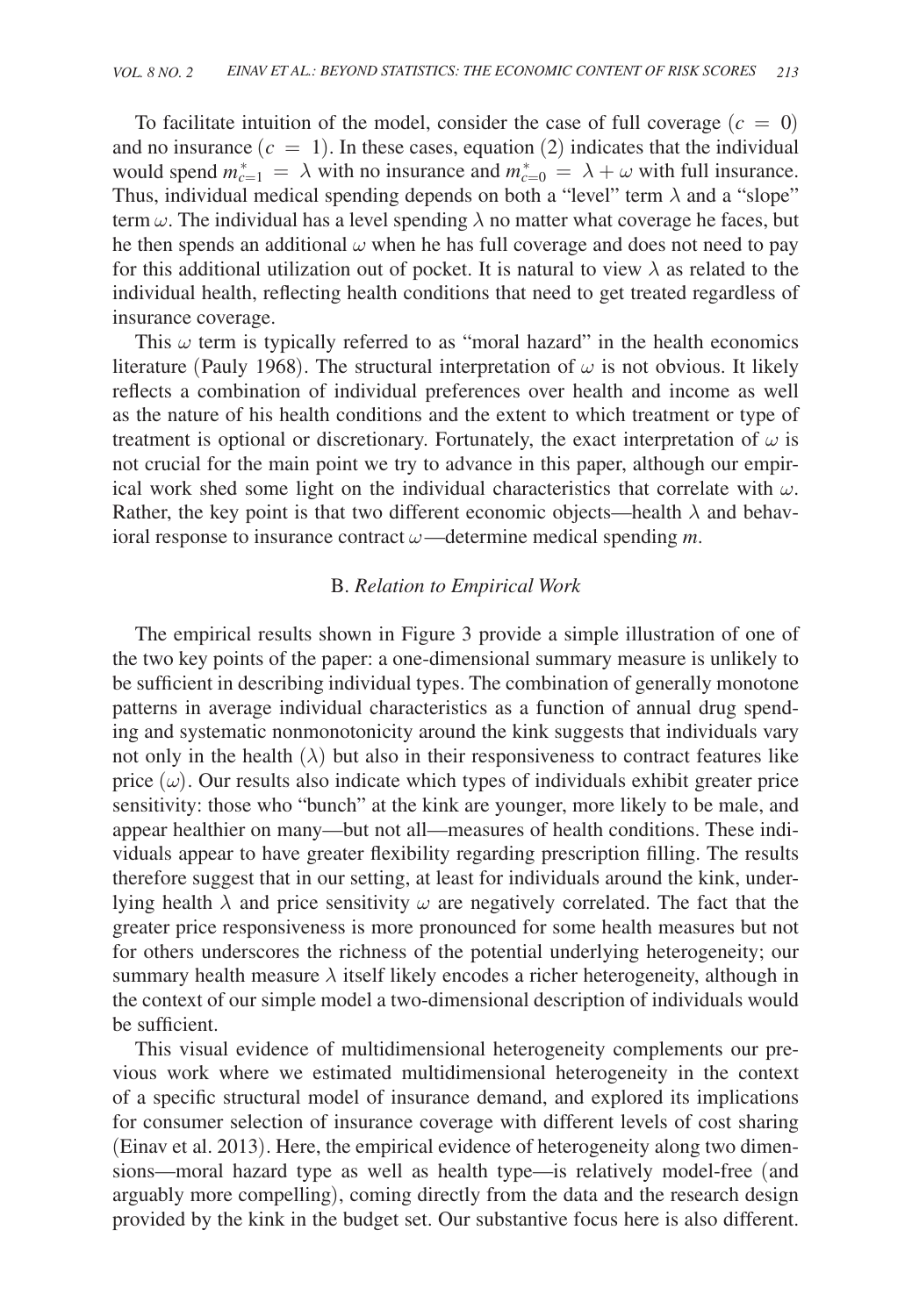We examine whether this multidimensional heterogeneity is captured by current risk scoring models, and the resultant implications.

Figure 4 illustrated the other key empirical point in the paper: current risk-score methods do not capture the behavioral responsiveness  $(\omega)$  dimension of individual heterogeneity. This is by design, not only in the Medicare context but in most other risk-adjustment models around the world (Ellis 2008). The Medicare risk scores attempt to predict *m* under a particular contract; they are constructed by employing a statistical predictive approach that attempts to find the best predictor of observed cost under Medicare Fee for Service. They therefore do not attempt to model how costs might vary across individuals under some *other* insurance contract in which individual behavior might differ from what is observed under Medicare Fee for Service, and which there might be heterogeneity across individuals in this behavioral response. Without an economic model of how costs under one contract may differ from those under another due to individual choices (and the potential heterogeneity in this difference across individuals), or a separate observed outcome that would allow the risk adjustment to observe or proxy for this second dimension of heterogeneity, it would be difficult to capture a second dimension of heterogeneity.

## C. *Cream-Skimming Incentives*

We briefly explore some of the theoretical implications of the fact that current risk scores do not attempt to capture cost heterogeneity arising from heterogeneity in behavioral responses to a contract. The Appendix provides a highly stylized theoretical example that illustrates how cream-skimming incentives can still exist in the presence of a "perfect" risk score under a given contract when individuals are heterogeneous in their behavioral responses to contracts. In the context of our model, a statistically "perfect" risk score means that there are no residual characteristics that predict an individual's  $\lambda_i + \omega_i$  conditional on their risk score. We briefly summarize the example and findings here.

We assume that the government offers a default contract, and consider a private (monopolist) insurer who offers a contract that competes to attract beneficiaries from the default contract.<sup>[6](#page-19-0)</sup> We assume the default public coverage provides full insurance (i.e.,  $c = 0$ ), while the private plan has a technology to completely eliminate  $\omega$ -related medical spending. Thus, in our stylized framework—see especially equations (2) and (3)—beneficiary *i* chooses medical spending level  $\lambda_i + \omega_i$  under the public option, but only spends  $\lambda_i$  if enrolled by the private plan. The government reimburses the private insurer based on the risk scores of the beneficiaries it attracts. Because the government can only observe medical spending under its own, public contract, it can only set risk scores for beneficiaries and reimburse the private provider based on enrollees' medical spending under the public contract  $(\lambda_i + \omega_i)$ . As

<span id="page-19-0"></span><sup>&</sup>lt;sup>6</sup>One loose, real-world analog might be the Medicare Advantage plans offered by private insurers who compete to attract beneficiaries from traditional fee-for-service-Medicare (Newhouse et al. 2012). Of course, for simplicity we have considered a monopolist competing against a (passive) public option, whereas oligopoly is presumably a more sensible assumption for the real-world Medicare Advantage plans.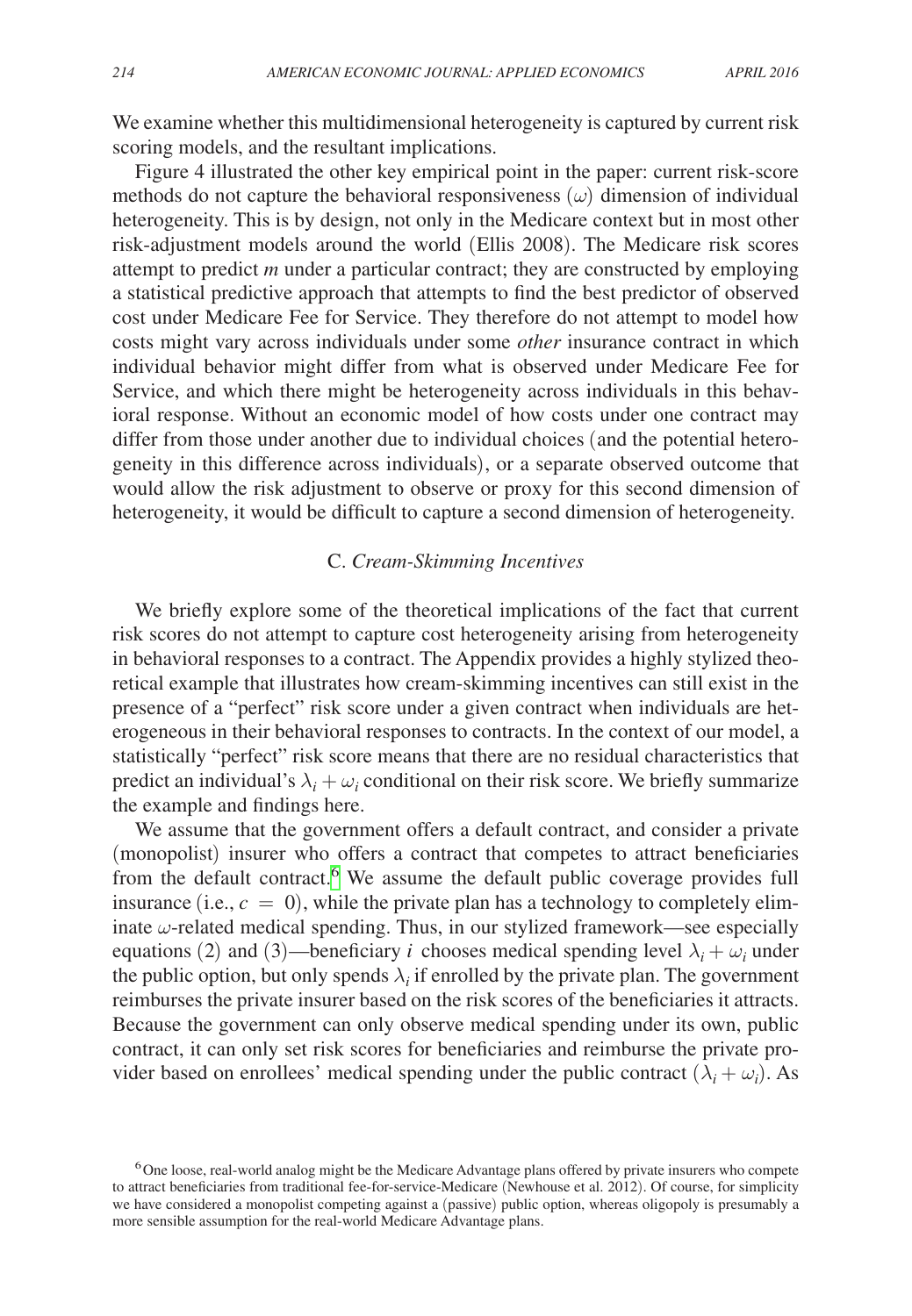Figures 3 and 4 illustrate empirically, this risk score does not distinguish between beneficiary costs arising from  $\lambda$  or from  $\omega$ .

Under these assumptions, the socially efficient allocation is for everyone to be covered by the private plan, which eliminates inefficient,  $\omega$ -related medical utilization. However, enrollees obtain greater utility in the less restrictive, public coverage, forcing the government to provide subsidies (potentially as a function of the risk score) to the private plan in order for it to have incentives to attract enrollees through lower premiums. This creates a tradeoff for government policy: greater subsidies create a more efficient allocation, but at the cost of higher public expenditures, and thus a greater social cost of public funds.

We analyze equilibrium selection into the private plan for a given government subsidy policy; a subsidy policy defines the government subsidy amount provided to the private plan for enrolling an individual with a given risk score. For a given subsidy policy, there are two conflicting selection pressures. On the one hand, higher- $\omega$ individuals are the most profitable for the private insurer to enroll and therefore the private insurer has an incentive to try to attract these individuals. On the other hand, higher- $\omega$  individuals are also the ones with the greatest incentive to remain under the public coverage.

The Appendix presents a standard mechanism design solution to this conflict of incentives. It shows that, in equilibrium, the highest- $\omega$  individuals enroll in the private plan. These are the individuals for whom the efficiency benefits of the private plan are highest. However, the socially efficient outcome of having everyone enrolled in the private plan may not be the constrained optimum given the social cost of the public funds required to achieve it.

We can in fact solve for the optimal subsidy by the government as a function of the equilibrium solution to a given subsidy level. The optimal subsidy problem resembles a standard optimal pricing problem. Our discussion in the Appendix highlights some of the key economic objects that determine the optimal subsidy, and which would need to be estimated in any particular application designed to analyze optimal risk adjustment in this environment.

#### **IV. Conclusions**

Our objective in this paper was to highlight the fact that risk scores that are commonly used in credit and insurance markets are not merely statistical objects, as they are generated by economic behavior. We illustrated this point empirically in the specific context of Medicare Part D, the public prescription drug insurance program that covers over 30 million individuals, and explored their implications theoretically. We exploited the famous "donut hole" where insurance becomes discontinuously much less generous at the margin.

Using this research design, we empirically illustrated two conceptual points. First, analyzing the average demographic and health characteristics of individuals as a function of annual drug spending, we showed that spending differences across individuals reflect not only heterogeneity in underlying health but also heterogeneity in the underlying behavioral response to the insurance contract. Second, we show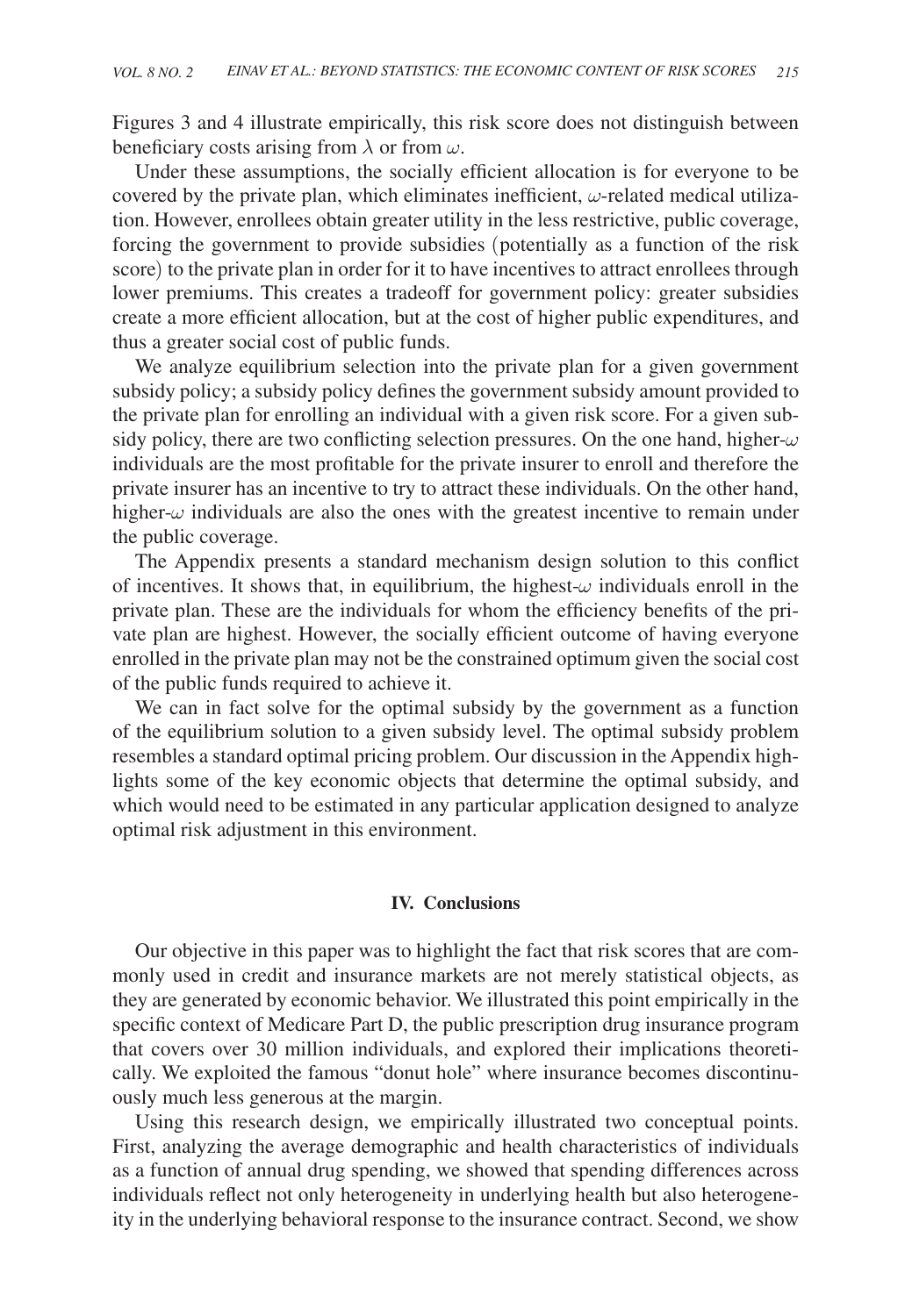that the current (statistical) risk scores—which are designed to predict spending under a given contract—do not capture this second dimension of heterogeneity.

In the second part of the paper, we used a highly stylized theoretical example to explore some of the potential implications of these findings for the standard use of risk scores, which is to predict outcomes out of sample under other contracts and use these predictions to set reimbursement rates. We showed that standard risk scoring can create incentives for private insurers to cream-skim individuals whose (unpriced) behavioral response to the contract they offer will make them have a lower cost than what is predicted by the risk score that was generated under a different contract. A key point is that, when there is heterogeneity in the behavioral response to the contract, these cream-skimming incentives can still exist even in the presence of "perfect" risk scoring under a given contract. While we thus illustrated, in the context of a specific theoretical example, the possibility of equilibrium selection on the behavioral response to different contracts, we did not establish its empirical existence or importance in a specific context. This would be a natural area for future work.

One potential response to the multidimensional heterogeneity we document is to move beyond a one-dimensional risk score and customize the risk-score formula to the specific contracts to which it is applied. Risk scoring is currently conducted as a statistical prediction exercise of behavior under a given contract without any such adjustment, while our paper suggests the need to consider economic as well as statistical forces in designing risk scoring that is applied to other contracts. In practice, to do so would require empirical estimates of the heterogeneity in the behavioral response to alternative counterfactual contracts—perhaps of the flavor of those shown in Section II. Given the increased reliance on various models of risk scoring in many important markets, we view such analysis of optimal risk scoring in the presence of multidimensional heterogeneity in specific credit and insurance contexts to be an interesting—and potentially important—area for future work.

#### Appendix: An Illustrative Example of Cream-Skimming Incentives

In this Appendix we use a simple example to illustrate how cream-skimming incentives can still exist in the presence of a "perfect" risk score under a given contract when individuals are heterogeneous in their behavioral responses to contracts. We also consider the optimal risk-adjustment policy for the government in the presence of such incentives.

For concreteness, we consider a specific, highly-stylized environment. Our objective is not to derive results that can be directly applied to a specific real-world context, but simply to help illustrate the potential new considerations that come into play as a result of the richer heterogeneity documented in the paper.

*Setting*.—We assume the government offers a default contract, and consider a private (monopolist) insurer who offers a contract that competes to attract beneficiaries from the default contract. The government reimburses the private insurer based on the risk scores of the beneficiaries it attracts. The key point is that an individual's medical spending may differ under the private contract and the government default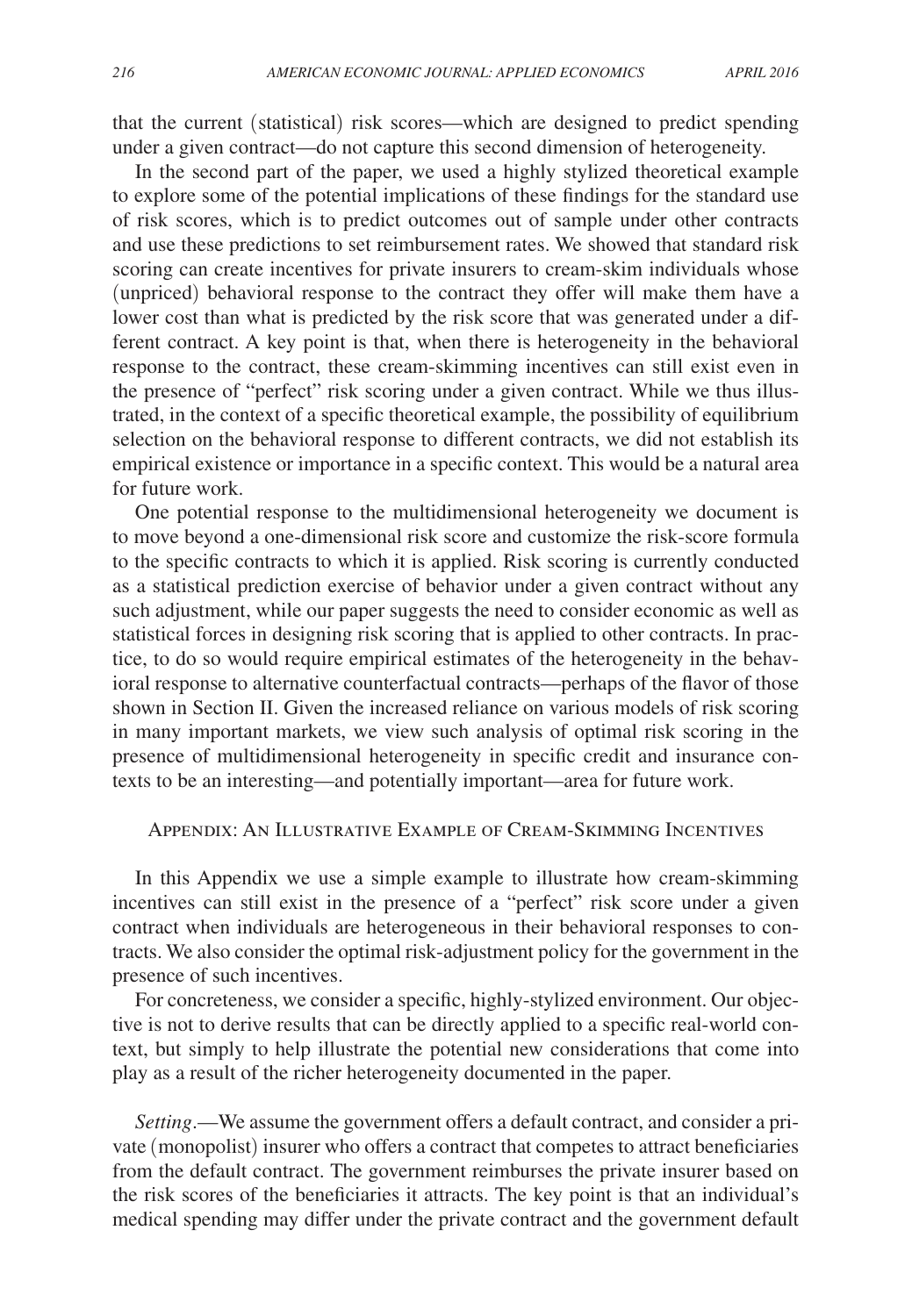contract. We show how this impacts provider cream-skimming incentives under a given set of reimbursement rules.

For simplicity, we assume that the default public coverage provides full insurance (i.e.,  $c = 0$  in the framework of Section III). As a result, in our framework—see especially equations  $(2)$  and  $(3)$ —beneficiary *i*, who can be fully described by his two-dimensional type  $(\lambda_i, \omega_i)$ , chooses medical spending level  $\lambda_i + \omega_i$  and obtains utility  $u_i^* = y_i + \omega_i/2$ . The associated government spending  $g_i$  is then  $\lambda_i + \omega_i$ . These assumptions are summarized in the first three rows of Appendix [Table A2](#page-28-0) in the first column to make them more easily comparable to our assumptions about the private plan, summarized in the second column.

We make the (extreme) assumption that the private plan can completely eliminate  $\omega$ -related medical spending. In other words, they can incentivize physicians to "perfectly" distinguish medical spending associated with  $\lambda_i$ —that is, medical spending that would have been made by the beneficiary even with no coverage—from medical spending associated with  $\omega_i$ , which would not have occurred if the beneficiary was uninsured. Moreover, we assume that the private plan will only cover  $\lambda_i$ -related medical spending. Under the private plan therefore, medical spending associated with beneficiary *i* is  $\lambda_i$  and he obtains utility  $u_i^* = y_i$  as summarized in Appendix Table A2.

The government reimburses the private insurer based on the current Medicare risk scores of the beneficiaries it enrolls; we denote these risk scores by  $r_i$ . We assume that the government can only observe medical spending under its own, public contract, and thus can only score beneficiaries based on their predicted medical spending under the public contract. Risk scoring is thus based on a prediction model of medical spending under public coverage. Specifically, the risk score  $r_i$  is medical spending under the public plan;  $r_i = \lambda_i + \omega_i$ . As Figures 3 and 4 illustrated empirically, this risk score does not distinguish between beneficiary costs arising from  $\lambda$ or from  $\omega$ . In keeping with our focus on a challenge to risk scoring that exists even if risk scores are "perfect" in the statistical sense, we also assume here that there are no residual characteristics of the individual that predict  $\lambda_i + \omega_i$  conditional on  $r_i$ .

Given this "perfect" risk score  $r_i$ , private insurers receive a risk-adjusted transfer from the government,  $g(r_i)$ , for covering beneficiary *i*. It will be convenient to define  $g(r_i) \equiv r_i + s(r_i)$  as the sum of the cost this beneficiary would have incurred under the public plan,  $r_i$ , and an additional (positive or negative) subsidy  $s(r_i)$ . Therefore, as shown in row 3 of Appendix Table A2, government spending  $g_i$  under the public plan is given by beneficiary medical spending under this plan  $\lambda_i + \omega_i$ , and under the private plan it is given by  $g(r_i) = \lambda_i + \omega_i + s(\lambda_i + \omega_i)$ .

As shown in row 4, insurer profits  $\pi$ <sub>*i*</sub> from covering individual *i* are given by the government (risk-adjusted) transfer  $g(r_i)$  minus the cost to the insurer of covering individual *i* under the offered contract; private provider costs are  $\lambda_i$  by assumption.<sup>[7](#page-22-0)</sup>

The bottom row of Appendix Table A2 shows the implications of each insurance allocation for total surplus associated with beneficiary *i*. We define total surplus as

<span id="page-22-0"></span><sup>&</sup>lt;sup>7</sup>We abstract from any administrative costs of the private insurer which will not affect the fundamental selection analysis.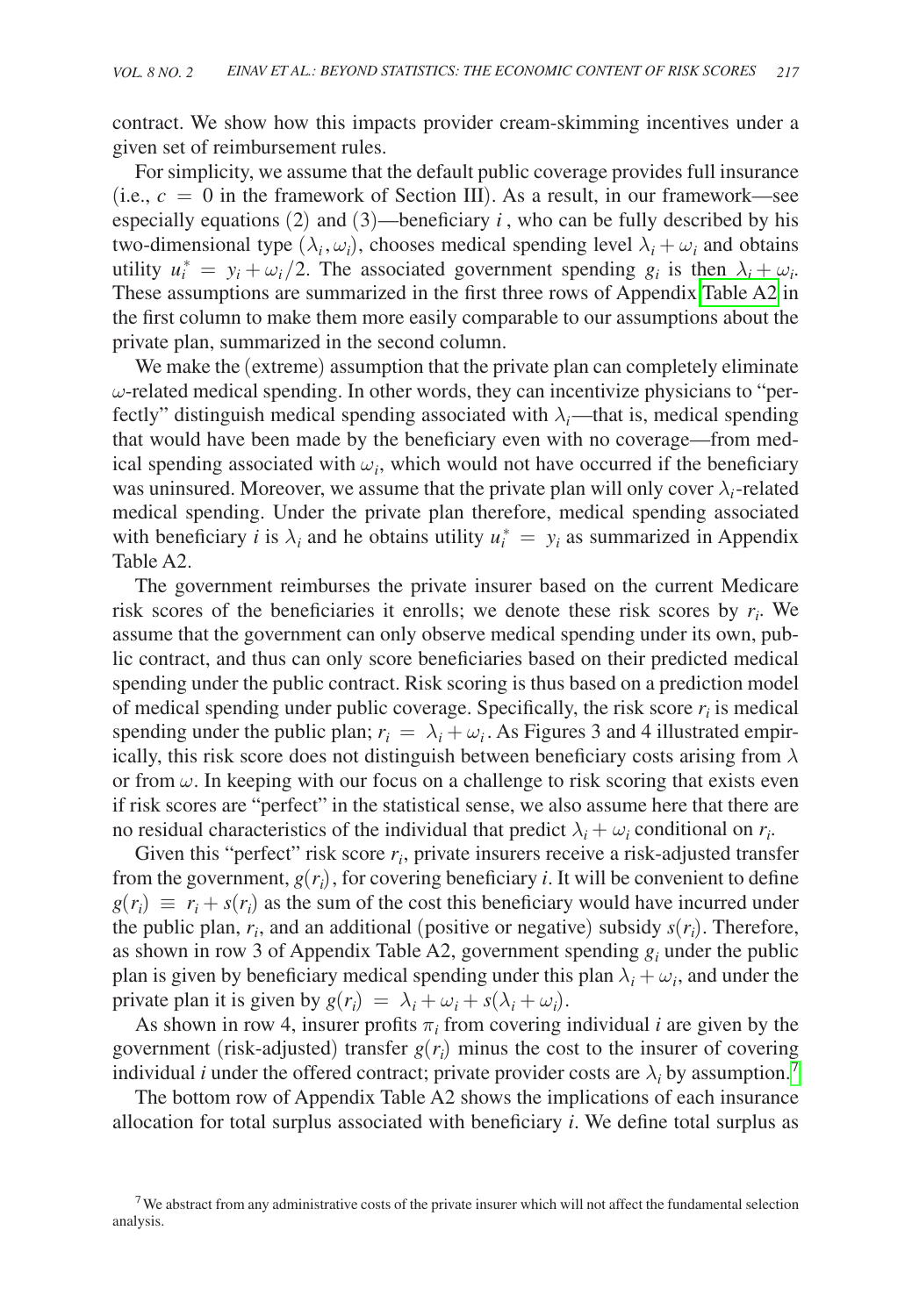the sum of consumer surplus and producer surplus, minus government spending (and its associated costs). For individual *i* it is given by

(A1) 
$$
TS_i = u_i^* + \pi_i - (1 + k)g_i,
$$

where *k* is the shadow cost of public funds.

Given our assumptions, it is socially efficient for everyone to be covered by the private plan if there is no subsidy  $(s(r_i) = 0)$ , with the gain in efficiency from enrolling beneficiary  $i$  in the private plan increasing in  $\omega_i$ . This is because we have assumed that under the private plan, insurance coverage is still full, but does not apply to  $\omega_i$ -related medical spending; and under the assumptions of our model,  $\omega_i$ -related medical spending is socially inefficient. As a result, total surplus under the private plan is higher by  $0.5\omega_i$  for any beneficiary *i* (see row 5 of Appendix Table A2). However, as we will see below, the private provider would not find it optimal to cover all beneficiaries due to cream-skimming incentives, so an additional government subsidy  $s(r_i)$  would be needed to get more beneficiaries enrolled in the private plan. Optimal risk adjustment would thus trade off these two offsetting forces: increasing allocative efficiency from inducing more individuals to be covered by the private plan against the social cost of public funds for the subsidy needed to enroll additional individuals in the private plan.

*Private Provider Optimization Problem*.—We now consider the impact of the foregoing setup for the provider's optimal (profit-maximizing) contracts and, therefore, for equilibrium cream-skimming. We model the monopolist private insurer's problem as a standard optimal contracting model with incomplete information.

The private provider observes the risk score *r* (which, recall, is simply spending under the public contract) and offers a family of contracts that are a function of the observed risk score  $r$  and a self-reported (by beneficiaries) type  $\omega'$ . If a beneficiary chooses a contract  $p(r, \omega')$ , he would pay a premium  $p(r, \omega')$  to the private insurer, and the private insurer would cover medical spending of  $\lambda' = r - \omega'$ ; we note that, under our assumptions, this is the efficient amount of medical spending for someone with risk score *r* and type  $\omega'$ . We assume that people know their true type  $(\lambda, \omega)$ when choosing insurance plans. Insurers then design the contracts such that each beneficiary truthfully reveals his type, thus allowing the private provider to only authorize the  $\lambda$ -related medical spending associated with the true  $\lambda$ .

Consider the utility of beneficiary of type  $(\lambda, \omega)$  from a private contract  $p(r, \omega')$ . Recall that  $r = \lambda + \omega$  is observed, and that individual medical spending under the private contract would be given by  $\lambda' = r - \omega' = \lambda + \omega - \omega'$ . Plugging this into the utility function in equation (1) we obtain utility under the private contract:

(A2) 
$$
u(\lambda, \omega; \omega') = \left[ (\omega - \omega') - \frac{1}{2\omega} (\omega - \omega')^2 \right] + y - p(r, \omega').
$$

By contrast, staying in the public plan would result in utility of  $y + 0.5\omega$ , as derived earlier (see Appendix Table A2).

Because *r* is observed and contractible, we can then solve the profit maximization problem of the private provider separately for each *r*. We denote by  $F_{\omega|r}$  the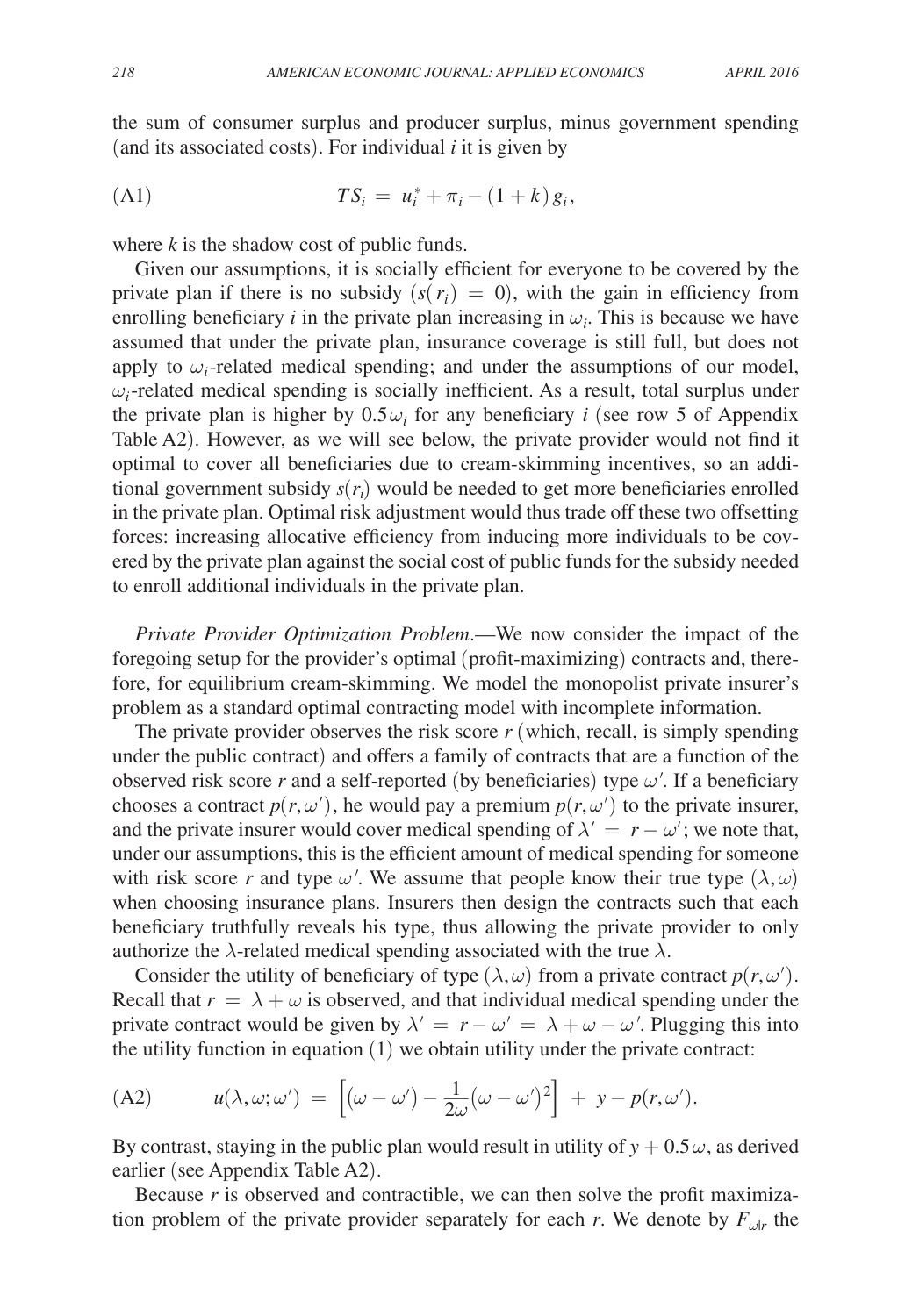conditional (on *r*) cumulative distribution function of  $\omega$ . The private provider's problem is to choose the menu of contracts  $p(r, \omega')$  in order to maximize profits:

(A3)

\n
$$
\max_{p(r,\omega)} \pi(r) = \int \left[ p(r,x) + g(r) - (r - x) \right] dF_{\omega|r}(x)
$$
\n
$$
= \int \left[ p(r,x) + s(r) + x \right] dF_{\omega|r}(x),
$$

subject to an incentive compatibility (IC) constraint that makes beneficiaries choose the contract that matches their type

(A4) 
$$
u(\lambda, \omega; \omega) = y - p(r, \omega) \geq u(\lambda, \omega; \omega') \ \forall \omega',
$$

and an individual rationality (IR) constraint that makes beneficiaries willing to opt out of the public plan and instead enroll in private coverage

(A5) 
$$
u(\lambda, \omega; \omega) = y - p(r, \omega) \geq y + \omega/2.
$$

The IC constraint can be written as  $\omega = \arg \max_{\omega} u(\lambda, \omega; \omega')$ . A necessary and sufficient condition is that the IC constraint's first-order condition holds. Solving the IC constraint using utility from the private contract defined in equation (A2), gives  $-1 - \frac{\partial p}{\partial \omega} = 0$ , implying that  $p(r, \omega) = t(r) - \omega$ , where  $t(r)$  is the integration constant (which could depend on  $r$ , as the solution is conditional on  $r$ ). Substituting this schedule into the IR constraint above (equation (A5)), we obtain  $y - (t(r) - \omega) \ge y + \omega/2$ . Thus, selection into private coverage is given by:

$$
\omega \geq 2t(r).
$$

Equation (A6) describes equilibrium selection under the profit maximizing contract: for every risk score  $r$ , higher  $\omega$  beneficiaries select into the private contract while lower  $\omega$  beneficiaries remain in the public plan. Thus, on one hand, selection will be in general favorable: the beneficiaries for whom it is most socially efficient to be covered by the private provider will be covered by the private provider. On the other hand, because risk scoring does not capture this second dimension of heterogeneity, some fraction of beneficiaries will inefficiently remain covered by the public plan.

Given the equilibrium selection rule in equation (A6), the profit maximization problem from equation (A3) becomes

(A7) 
$$
\max_{t(r)} \pi(r) = (t(r) + s(r)) \Pr(\omega \ge 2t(r) | r) = (t(r) + s(r)) [1 - F_{\omega|r}(2t(r))].
$$

The monopolist therefore sets  $t^*(r)$  to solve the first-order condition

(A8) 
$$
t^{*}(r) = \frac{1 - F_{\omega|r}(2t^{*}(r))}{2f_{\omega|r}(2t^{*}(r))} - s(r),
$$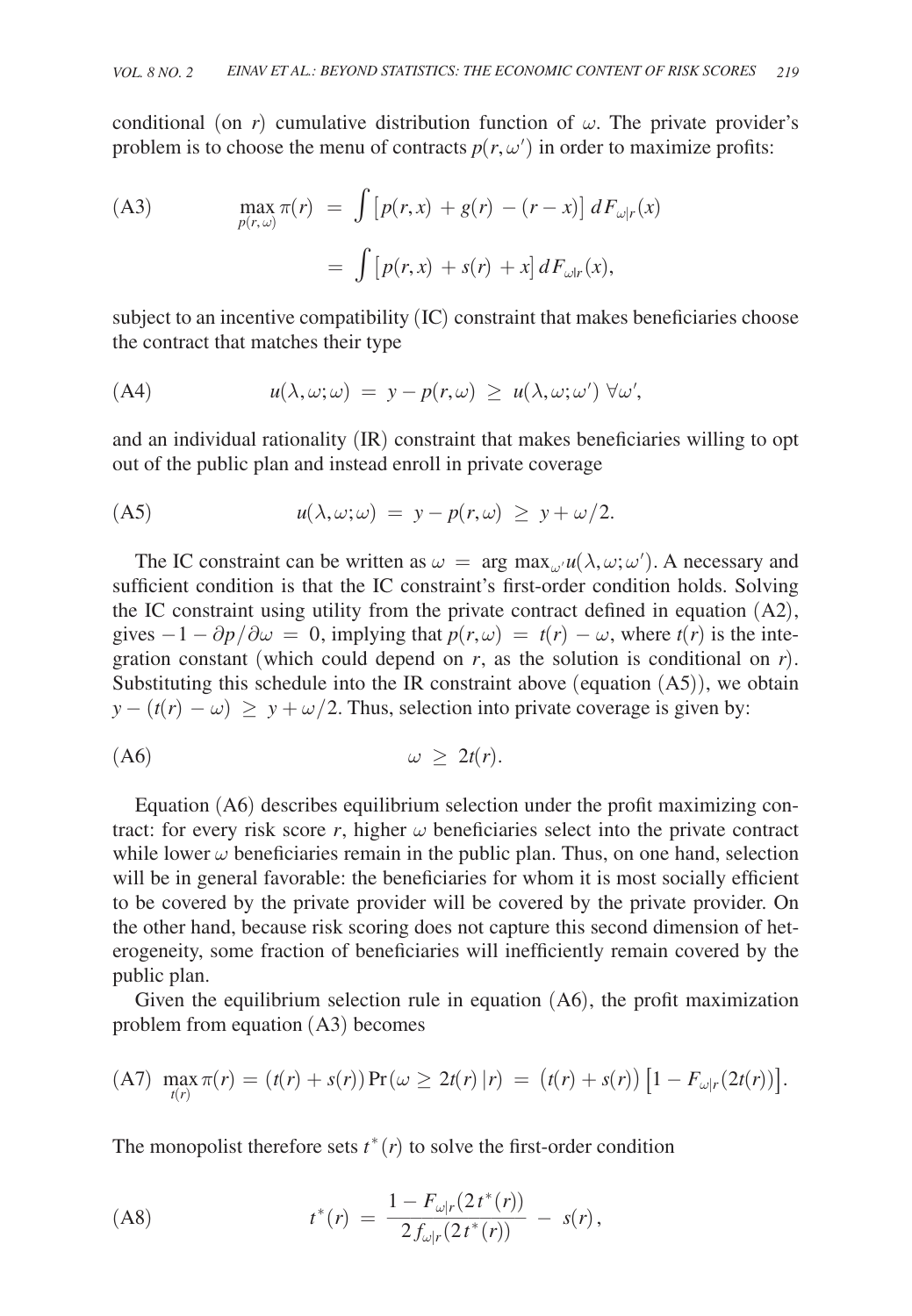with  $f_{\omega|r}(x) = F'_{\omega|r}(x)$ .

This is a familiar profit maximization problem, very similar to the textbook optimal pricing problem for a monopolist facing a downward sloping unit demand curve. The profit function in equation (A7) has the familiar form of  $\pi = (p - c)D(p)$ where, here, price *p* is given by  $t(r)$ , marginal cost *c* is given by  $-s(r)$ , and demand  $D(p)$  is given by 1 − *F*. As in the textbook case, the monopolist trades off price versus quantity: raising the price  $t(r)$  will result in greater profits on inframarginal beneficiaries, but a loss of marginal beneficiaries to the public plan. The extent of the loss of marginal beneficiaries (and hence the optimal price  $t(r)$ ) depends on the shape of the demand curve, which in this case depends on the hazard rate of the distribution of  $\omega$ . The problem becomes similar to the textbook monopolist pricing problem because the private provider does not observe  $\omega$ , and his cream-skimming incentive—the greater profit he obtains from higher- $\omega$  beneficiaries—is exactly offset by the increased incentive of the higher- $\omega$  beneficiaries to remain in the public plan.

*Implications for Designing Risk Adjustment*.—The analogy to the monopolist pricing problem also makes it easy to see the role that alternative risk-adjustment formulations could play. Looking at equation  $(A7)$ , the government subsidy  $s(r)$ can be thought of as shifting the monopolist's marginal cost, since  $s(r)$  enters the profit function just like the negative of marginal cost. This yields clear and natural comparative statics: an increase (decrease) in the subsidy  $s(r)$  would provide more (less) powerful incentives to the private provider to enroll additional beneficiaries by reducing (increasing) the "unit price"  $t(r)$ . Therefore, as can be seen directly in equation  $(AB)$ , changes in the subsidy  $s(r)$  are partially passed through to the premium  $p^*(r, \omega) = t^*(r) - \omega$ . The government subsidy affects the private provider's profit maximizing pricing, and thereby affects the equilibrium selection of individuals to the private plan.

Absent any social cost of public funds, the bottom row of Appendix Table A2 makes it clear that the optimal subsidy should be high enough, so that the private provider would set  $t(r) = 0$  and thereby, by equation (A6), enroll all beneficiaries. However, when the social cost of public funds is positive  $(k > 0)$ , the optimal subsidy is set to resolve a simple tradeoff: higher  $s(r)$  would efficiently enroll more beneficiaries under the private plan, but would be associated with greater costs of public funds.

To see this tradeoff more formally, consider the government's optimization problem. For a given risk score  $r$ , the government chooses the optimal transfer  $g^*(r) = r + s^*(r)$  in order to maximize total surplus subject to the private insurer setting  $t^*(s(r); r)$  optimally.

Relative to the total surplus that would arise from covering all beneficiaries in the public plan, the incremental surplus from allocating an individual to the private plan instead is then given by

(A9)  $\Delta TS(s(r); r)$ 

$$
= \Big[\frac{1}{2}E\big[\omega|\omega\geq F_{\omega|r}(2t^*(s(r);r))\big]\,-ks(r)\Big]\big[1-F_{\omega|r}(2t^*(s(r);r))\big].
$$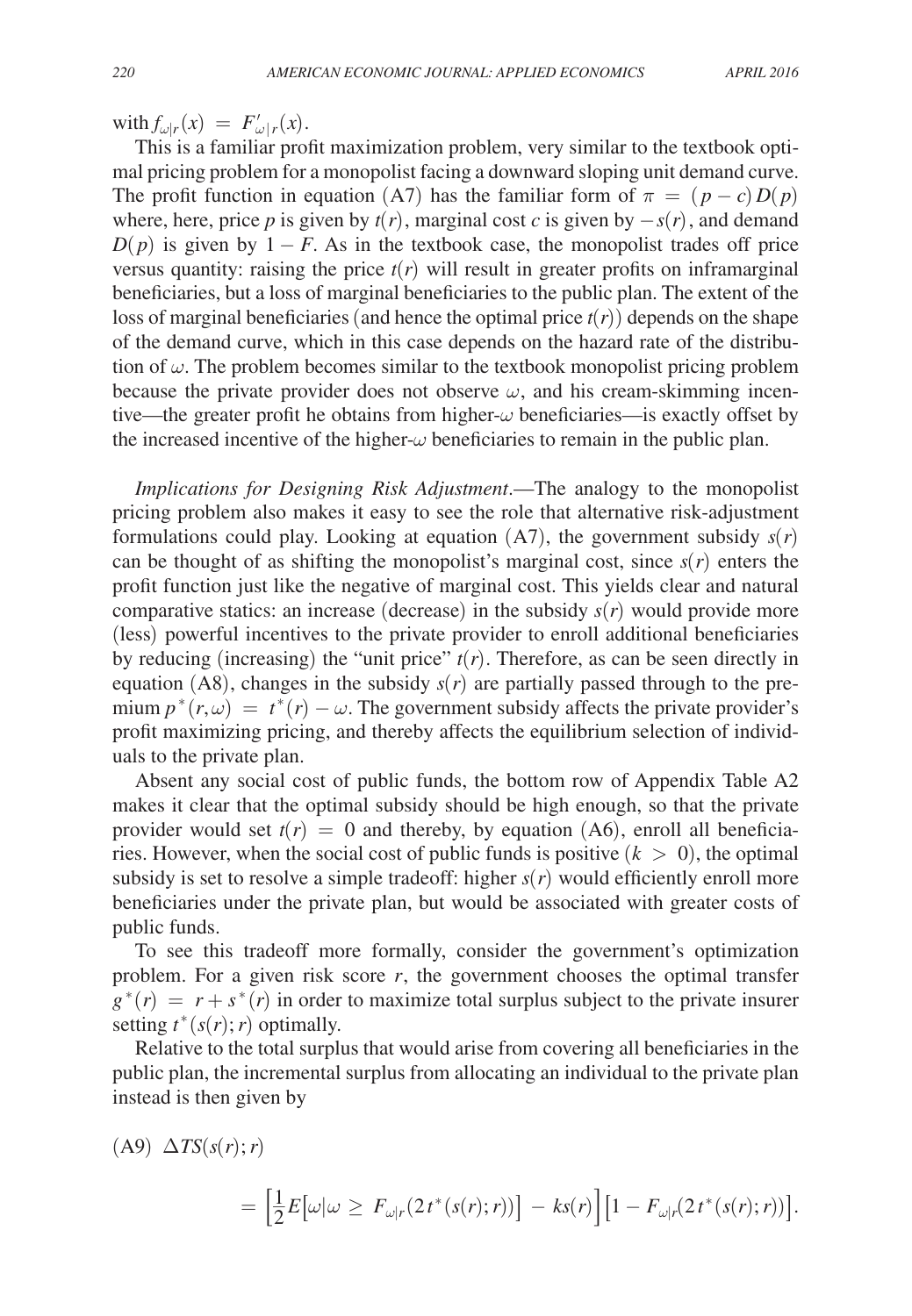By increasing  $s(r)$  the government indirectly decreases  $t^*(r)$  and thus (socially efficiently) enrolls more beneficiaries in the private plan, at the cost of increasing the cost of public funds for all inframarginal beneficiaries who were already enrolled in the private plan. For a given risk score  $r$ , the government would optimally set  $s(r)$ to maximize  $\Delta TS(s(r); r)$ , with the optimal subsidy  $s(r)$  decreasing in the cost of public funds *k*.

Thus far, we have considered the optimal government subsidy  $s^*(r)$  for a given *r*. Our analysis has shown that the optimal risk adjustment—the function  $g(r)$ , or equivalently the subsidy  $s(r) = g(r) - r$ —can be solved for each *r* separately. Analysis of optimal risk adjustment requires determining how the optimal subsidy  $s^*(r)$  varies with *r*. This is in the spirit of inquiry of Glazer and McGuire (2000), who found (in their unidimensional heterogeneity model) that the optimal risk adjustment should amplify the observed risk scores.

A full characterization of  $s(r)$  would require assumptions (or ideally evidence) about the specific objects, most importantly about the distribution  $F_{\omega|r}$ , which determines the shape of the demand curve, and the social costs of public funds *k*, which determines the cost of subsidies designed to increase the set of people (efficiently) covered by the private provider.<sup>[8](#page-26-0)</sup> The social cost of public funds is typically assumed to be about 0.3 (Poterba 1996). The conditional distribution  $F_{\omega|r}$  —i.e., the shape of unobserved (by the government) individual type conditional on observed individual spending under the government contract—would need to be estimated in the specific application. In our empirical context, for example, some evidence on the shape of this function was provided by our analysis of who "bunches" at the kink in the donut hole. Figure 3 indicated that healthier individuals were more likely to bunch at the kink, suggesting that  $\omega$  and  $\lambda$  are negatively correlated, at least around the donut hole, which may provide some guidance regarding  $F_{\mu\nu}$  (recall, in our example  $r = \omega + \lambda$ ).

<span id="page-26-0"></span><sup>&</sup>lt;sup>8</sup>Under a given set of assumptions about *k* and  $F_{\omega|r}( \cdot )$ , it is easy (although typically cumbersome) to solve for the optimal  $s(r)$ . For example, inspection of equation (A9) indicates that if  $\omega |r$  is uniformly distributed over  $[0, A(r)]$ , the optimal subsidy  $s^*(r)$  would scale proportionally with  $A(r)$ . For the general case, however, the optimal *s*(*r*) could be either positive or negative, and could either increase or decrease (or not even be monotone) in *r*.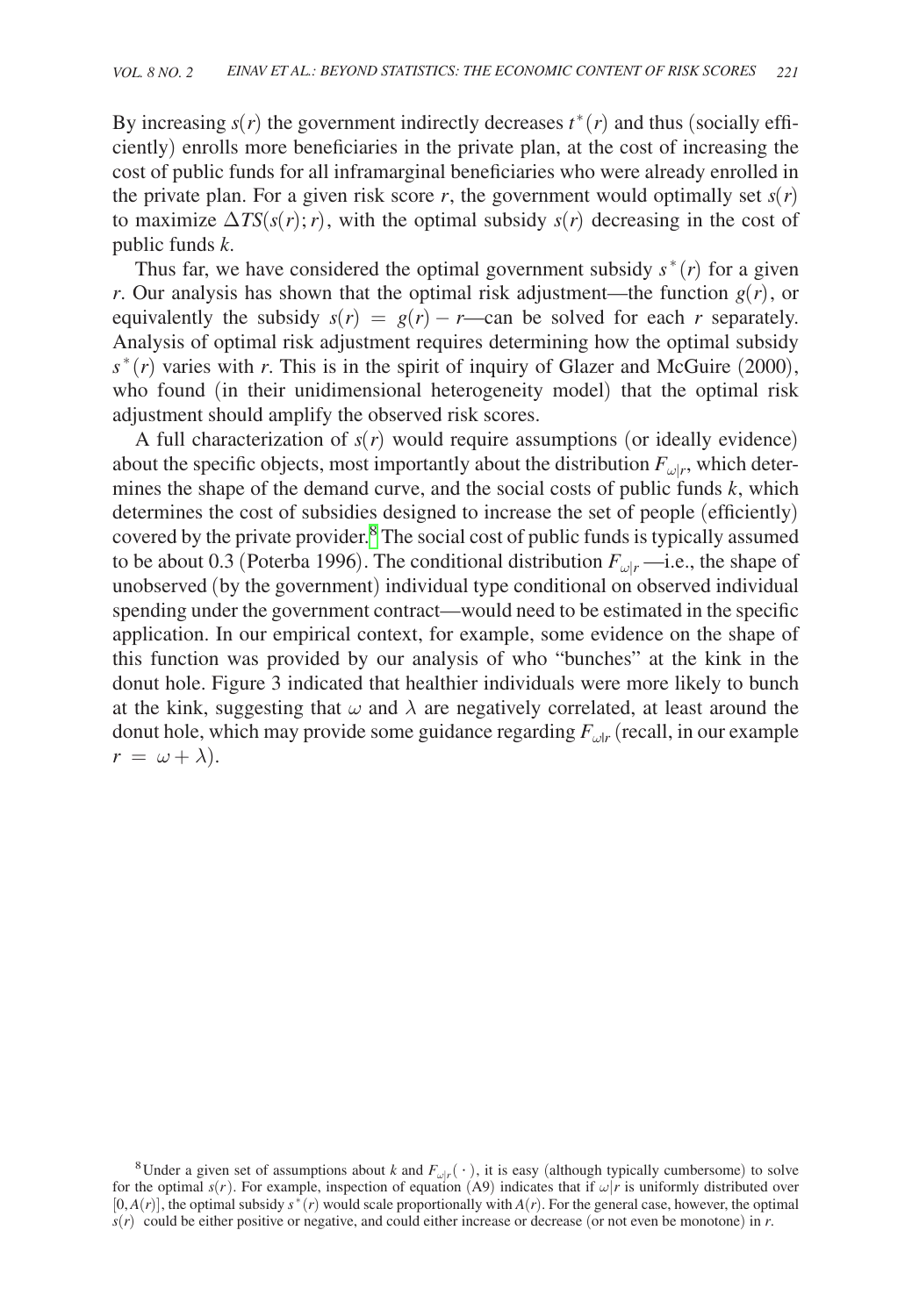<span id="page-27-0"></span>

| standard contract          |                                                                                        |                             |                           | Predicted spending under counterfactual contract |                          |                            |
|----------------------------|----------------------------------------------------------------------------------------|-----------------------------|---------------------------|--------------------------------------------------|--------------------------|----------------------------|
| Percentile<br>range<br>(1) | Average<br>spending<br>(2)                                                             | Move > 1<br>bin down<br>(3) | Move 1<br>bin down<br>(4) | Remain in same<br>bin<br>(5)                     | Move 1<br>bin up<br>(6)  | Move $>1$<br>bin up<br>(7) |
|                            | Panel A. Counterfactual contract "fills" the coverage gap                              |                             |                           |                                                  |                          |                            |
| $0 - 12^a$                 | $\overline{0}$                                                                         |                             |                           | 0.99                                             | 0.00                     | 0.00                       |
| $12 - 15^a$                | 15                                                                                     |                             | 0.00                      | 0.99                                             | 0.00                     | 0.00                       |
| $15 - 20$                  | 65                                                                                     | 0.00                        | 0.01                      | 0.98                                             | 0.00                     | 0.00                       |
| $20 - 25$                  | 227                                                                                    | 0.00                        | 0.01                      | 0.98                                             | 0.01                     | 0.00                       |
| $25 - 30$                  | 527                                                                                    | 0.00                        | 0.02                      | 0.96                                             | 0.01                     | 0.01                       |
| $30 - 35$                  | 760                                                                                    | 0.00                        | 0.03                      | 0.92                                             | 0.02                     | 0.02                       |
| $35 - 40$                  | 950                                                                                    | 0.00                        | 0.07                      | 0.87                                             | 0.04                     | 0.03                       |
| $40 - 45$                  | 1,128                                                                                  | 0.00                        | 0.10                      | 0.83                                             | 0.04                     | 0.04                       |
| $45 - 50$                  | 1,305                                                                                  | 0.00                        | 0.13                      | 0.78                                             | 0.04                     | 0.04                       |
| $50 - 55$                  | 1,489                                                                                  | 0.00                        | 0.17                      | 0.71                                             | 0.06                     | 0.06                       |
| $55 - 60$                  | 1,691                                                                                  | 0.00                        | 0.22                      | 0.65                                             | 0.06                     | 0.07                       |
| $60 - 65$                  | 1,916                                                                                  | 0.00                        | 0.27                      | 0.57                                             | 0.07                     | 0.09                       |
| $65 - 70$                  | 2,162                                                                                  | 0.00                        | 0.34                      | 0.45                                             | 0.10                     | 0.12                       |
| $70 - 75$                  | 2,404                                                                                  | 0.00                        | 0.43                      | 0.32                                             | 0.13                     | 0.12                       |
| $75 - 80$                  | 2,590                                                                                  | 0.00                        | 0.43                      | 0.32                                             | 0.17                     | 0.09                       |
| $80 - 85$                  | 2,843                                                                                  | 0.11                        | 0.39                      | 0.29                                             | 0.14                     | 0.07                       |
| $85 - 90$                  | 3,296                                                                                  | 0.07                        | 0.40                      | 0.36                                             | 0.13                     | 0.04                       |
| $90 - 95$                  | 4,140                                                                                  | 0.01                        | 0.37                      | 0.52                                             | 0.10                     | $\overline{\phantom{0}}$   |
| $95 - 100$                 | 7,394                                                                                  | 0.00                        | 0.21                      | 0.79                                             |                          |                            |
|                            | Panel B. Counterfactual contract removes deductible and increases pre-gap cost sharing |                             |                           |                                                  |                          |                            |
| $0 - 12^a$                 | $\boldsymbol{0}$                                                                       |                             |                           | 0.68                                             | 0.08                     | 0.24                       |
| $12 - 15^{\rm a}$          | 15                                                                                     | $\overline{\phantom{a}}$    | 0.50                      | 0.12                                             | 0.16                     | 0.21                       |
| $15 - 20$                  | 65                                                                                     | 0.38                        | 0.15                      | 0.22                                             | 0.14                     | 0.11                       |
| $20 - 25$                  | 227                                                                                    | 0.27                        | 0.36                      | 0.22                                             | 0.09                     | 0.06                       |
| $25 - 30$                  | 527                                                                                    | 0.05                        | 0.38                      | 0.41                                             | 0.11                     | 0.05                       |
| $30 - 35$                  | 760                                                                                    | 0.03                        | 0.24                      | 0.58                                             | 0.12                     | 0.04                       |
| $35 - 40$                  | 950                                                                                    | 0.03                        | 0.14                      | 0.62                                             | 0.18                     | 0.02                       |
| $40 - 45$                  | 1,128                                                                                  | 0.04                        | 0.11                      | 0.61                                             | 0.21                     | 0.02                       |
| $45 - 50$                  | 1,305                                                                                  | 0.05                        | 0.11                      | 0.58                                             | 0.25                     | 0.02                       |
| $50 - 55$                  | 1,489                                                                                  | 0.06                        | 0.10                      | 0.57                                             | 0.26                     | 0.01                       |
| $55 - 60$                  | 1,691                                                                                  | 0.06                        | 0.09                      | 0.58                                             | 0.26                     | 0.01                       |
| $60 - 65$                  | 1,916                                                                                  | 0.07                        | 0.08                      | 0.62                                             | 0.23                     | 0.00                       |
| $65 - 70$                  | 2,162                                                                                  | 0.06                        | 0.09                      | 0.64                                             | 0.21                     | 0.00                       |
| $70 - 75$                  | 2,404                                                                                  | 0.05                        | 0.09                      | 0.66                                             | 0.20                     | 0.01                       |
| $75 - 80$                  | 2,590                                                                                  | 0.04                        | 0.10                      | 0.71                                             | 0.16                     | 0.00                       |
| $80 - 85$                  | 2,843                                                                                  | 0.05                        | 0.07                      | 0.78                                             | 0.09                     | 0.01                       |
| $85 - 90$                  | 3,296                                                                                  | 0.03                        | 0.05                      | 0.86                                             | 0.06                     | 0.00                       |
| $90 - 95$                  | 4,140                                                                                  | 0.01                        | 0.05                      | 0.92                                             | 0.02                     |                            |
| $95 - 100$                 | 7,394                                                                                  | 0.01                        | 0.01                      | 0.98                                             | $\overline{\phantom{0}}$ | $\overline{\phantom{a}}$   |

Appendix Table A1—Risk-Type Ranking under Alternative Contract Designs

*Notes:* The table is based on the baseline estimates from a behavioral model of healthcare spending developed and estimated in Einav, Finkelstein, and Schrimpf (2015). In the figure, we use those estimates to simulate healthcare spending under the standard Part D coverage contract shown in Figure 1, and under two counterfactual contracts: a "filled gap" contract (panel A) and a "no deductible" contract (panel B). The filled gap contract eliminates the gap by providing pre-gap coverage through the catastrophic limit, while the no-deductible contract eliminates the deductible but offers higher cost sharing (up to the gap) of 38.9 (rather than 25) cents on the dollar, thus leading to the same expected cost to the insurer. To construct the figure, we use the model and baseline estimates from Einav, Finkelstein, and Schrimpf (2015), and simulate 43,000 individuals and associated sequences of health shocks (that are held fixed across contracts). The table entries show the proportion of individuals whose spending ventile gets reshuffled as they move from the standard contract to the alternative contract. Absent heterogeneity in the response to price, all individuals would have stayed in the same spending ventile, and all entries in column 5 would be equal to 1, and all other entries—columns 3, 4, 6, and 7—would be zero. Heterogeneity in the response to price leads to some individuals moving up and others moving down in the spending distribution in response to the change in coverage. a The first two spending bins are different in size because of the mass point (of 12 percent) of individuals with

zero spending under the standard contract.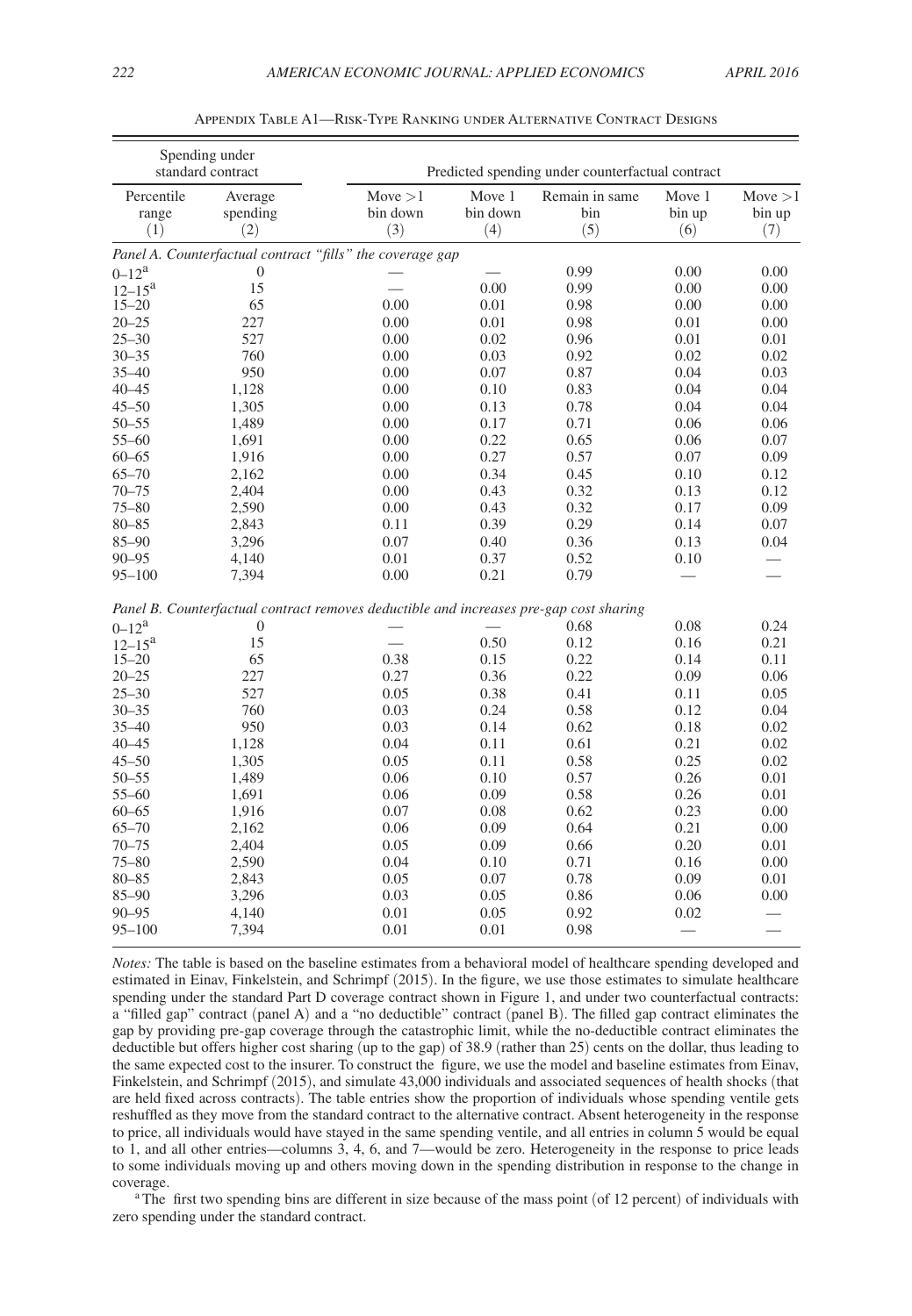<span id="page-28-0"></span>

|                                           | Public coverage                          | Private coverage                             |
|-------------------------------------------|------------------------------------------|----------------------------------------------|
| 1. Individual medical spending            | $\lambda_i + \omega_i$                   | $\lambda_i$                                  |
| 2. Individual optimized utility $(u_i^*)$ | $y_i + 0.5 \cdot \omega_i$               | $v_i$                                        |
| 3. Government spending $(g_i)$            | $\lambda_i + \omega_i$                   | $\lambda_i + \omega_i + s_i$                 |
| 4. Profits $(\pi_i)$                      | <b>NA</b>                                | $\omega_i + s_i$                             |
| 5. Total Surplus $(TS_i)$                 | $y_i - (1+k)\lambda_i - (0.5+k)\omega_i$ | $y_i - (1 + k)\lambda_i - k\omega_i - k s_i$ |

Appendix Table A2—Illustrative Example

*Notes:* The table summarizes the assumptions of our stylized setting in which a private monopoly provider offers a plan that competes with the public default plan. We also assume risk scores are given by  $r_i = \lambda_i + \omega_i$ , and that the government sets reimbursement for private firms  $g_i = r_i + s(r_i)$ . That is, the reimbursement is set to be equal to what the government would pay if the individual was covered by the public plan, plus a subsidy *s*.

#### **REFERENCES**

- **Brown, Jason, Mark Duggan, Ilyana Kuziemko, and William Woolston.** 2014. "How Does Risk Selection Respond to Risk Adjustment? New Evidence from the Medicare Advantage Program." *American Economic Review* 104 (10): 3335–64.
- **Dafny, Leemore S.** 2005. "How Do Hospitals Respond to Price Changes?" *American Economic Review*  95 (5): 1525–47.
- **Duggan, Mark, and Fiona Scott Morton.** 2010. "The Effect of Medicare Part D on Pharmaceutical Prices and Utilization." *American Economic Review* 100 (1): 590–607.
- **Edelberg, Wendy.** 2006. "Risk-based pricing of interest rates for consumer loans." *Journal of Monetary Economics* 53 (8): 2283–98.
- **Einav, Liran, Amy Finkelstein, Raymond Kluender, and Paul Schrimpf.** 2016. "Beyond Statistics: The Economic Content of Risk Scores." *American Economic Journal: Applied Economics*. http:// dx.doi.org/10.1257/app.20150131.
- **Einav, Liran, Amy Finkelstein, Stephen P. Ryan, Paul Schrimpf, and Mark R. Cullen.** 2013. "Selection on Moral Hazard in Health Insurance." *American Economic Review* 103 (1): 178–219.
- **Einav, Liran, Amy Finkelstein, and Paul Schrimpf.** 2015. "The Response of Drug Expenditure to Nonlinear Contract Design: Evidence from Medicare Part D." *Quarterly Journal of Economics* 130 (2): 841–99.
- **Einav, Liran, Mark Jenkins, and Jonathan Levin.** 2013. "The impact of credit scoring on consumer lending." *RAND Journal of Economics* 44 (2): 249–74.
	- **Ellis, Randall P.** 2008. "Risk Adjustment in Health Care Markets: Concepts and Applications." In *Financing Health Care: New Ideas for a Changing Society*, edited by Mingshan Lu and Egon Jonsson, 177–222. Weinheim, Germany: John Wiley and Sons.
- **Geruso, Michael, and Timothy Layton.** 2014. "Risk Selection, Risk Adjustment, and Manipulable Medical Coding: Evidence from Medicare." Unpublished.
- **Glazer, Jacob, and Thomas G. McGuire.** 2000. "Optimal Risk Adjustment in Markets with Adverse Selection: An Application to Managed Care." *American Economic Review* 90 (4): 1055–71.
- **Joyce, Geoffrey F., Julie Zissimopoulos, and Dana P. Goldman.** 2013. "Digesting the doughnut hole." *Journal of Health Economics* 32 (6): 1345–55.
- **Kaiser Family Foundation.** [2014. "Medicare at a Glance." http://www.kff.org/medicare/](http://www.kff.org/medicare/upload/1066-15.pdf) upload/1066-15.pdf.
- **Kaiser Family Foundation.** [2015. "The Medicare Part D Prescription Drug Benefit." http://www.kff.](http://www.kff.org/medicare/upload/7044-13.pdf) org/medicare/upload/7044-13.pdf.
- **Newhouse, Joseph P.** 1996. "Policy Watch: Medicare." *Journal of Economic Perspectives* 10 (3): 159–67.
- **Newhouse, Joseph P., Mary Price, Jie Huang, J. Michael McWilliams, and John Hsu.** 2012. "Steps to Reduce Favorable Risk Selection in Medicare Advantage Largely Succeeded, Boding Well for Health Insurance Exchanges." *Health Affairs* 31 (12): 2618–28.
	- **Pauly, Mark V.** 1968. "The Economics of Moral Hazard: Comment." *American Economic Review* 58 (3): 531–37.
	- **Poterba, James M.** 1996. "Government Intervention in the Markets for Education and Health Care: How and Why?" In *Individual and Social Responsibility: Child Care, Education, Medical Care*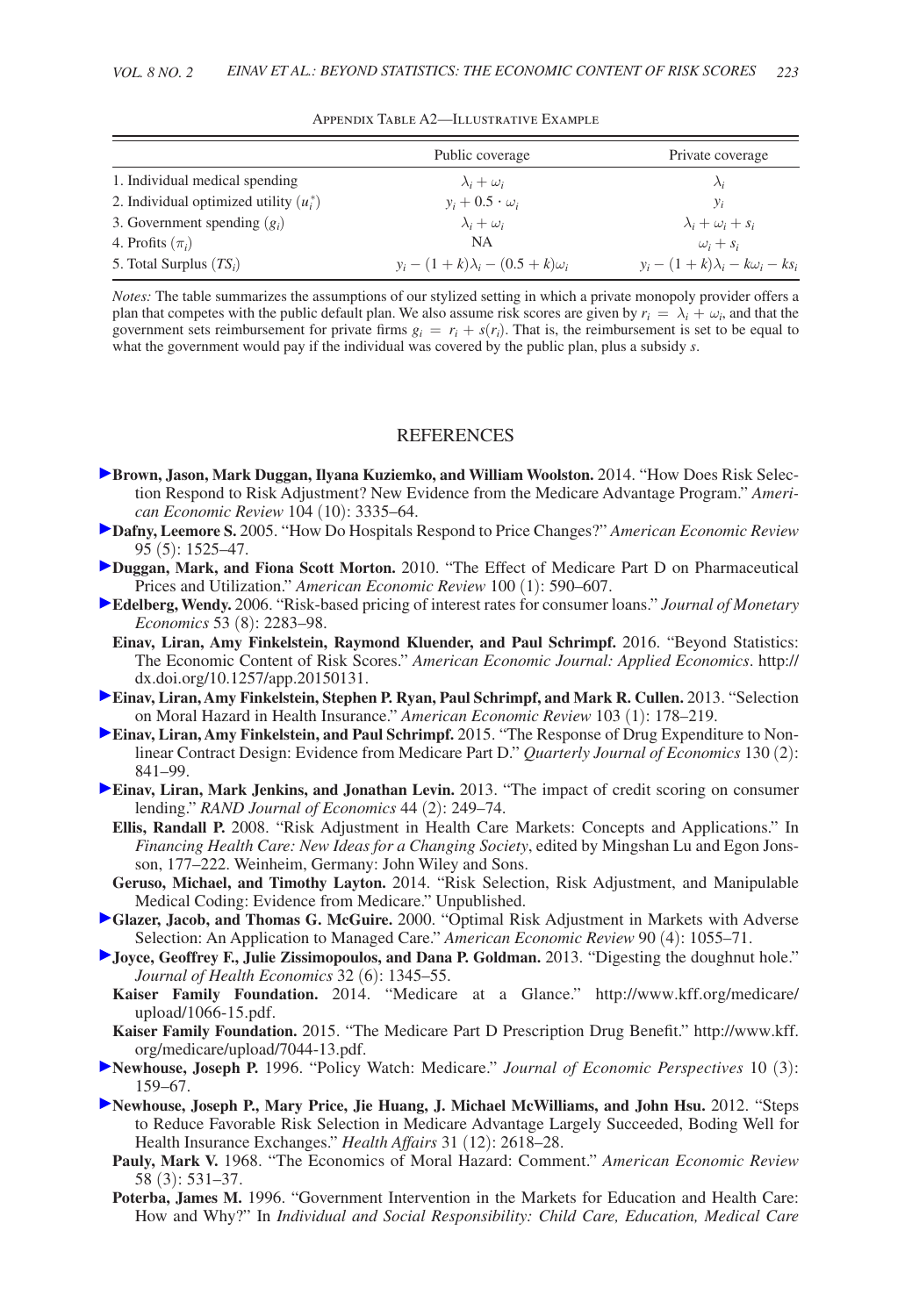*and Long-Term Care in America*, edited by Victor R. Fuchs, 277–308. Chicago: University of Chicago Press.

- **Shepard, Mark.** 2015. "Hospital Network Competition and Adverse Selection: Evidence from the Mas[sachusetts Health Insurance Exchange." http://scholar.harvard.edu/files/mshepard/files/mshepard\\_](http://scholar.harvard.edu/files/mshepard/files/mshepard_jmp_hospital_networks_adverse_selection.pdf) jmp\_hospital\_networks\_adverse\_selection.pdf.
- **Song, Yunjie, Jonathan Skinner, Julie Bynum, Jason Sutherland, John E. Wennberg, and Elliott S. Fisher.** 2010. "Regional Variations in Diagnostic Practices." *New England Journal of Medicine*  363 (1): 45–53.
	- **Van de Ven, Wynand P. M. M., and Randall P. Ellis.** 2000. "Risk Adjustment in Competitive Health Plan Markets." In *Handbook of Health Economics*, Vol. 1, edited by Anthony J. Culyer and Joseph P. Newhouse, 755–846. Amsterdam: North-Holland.